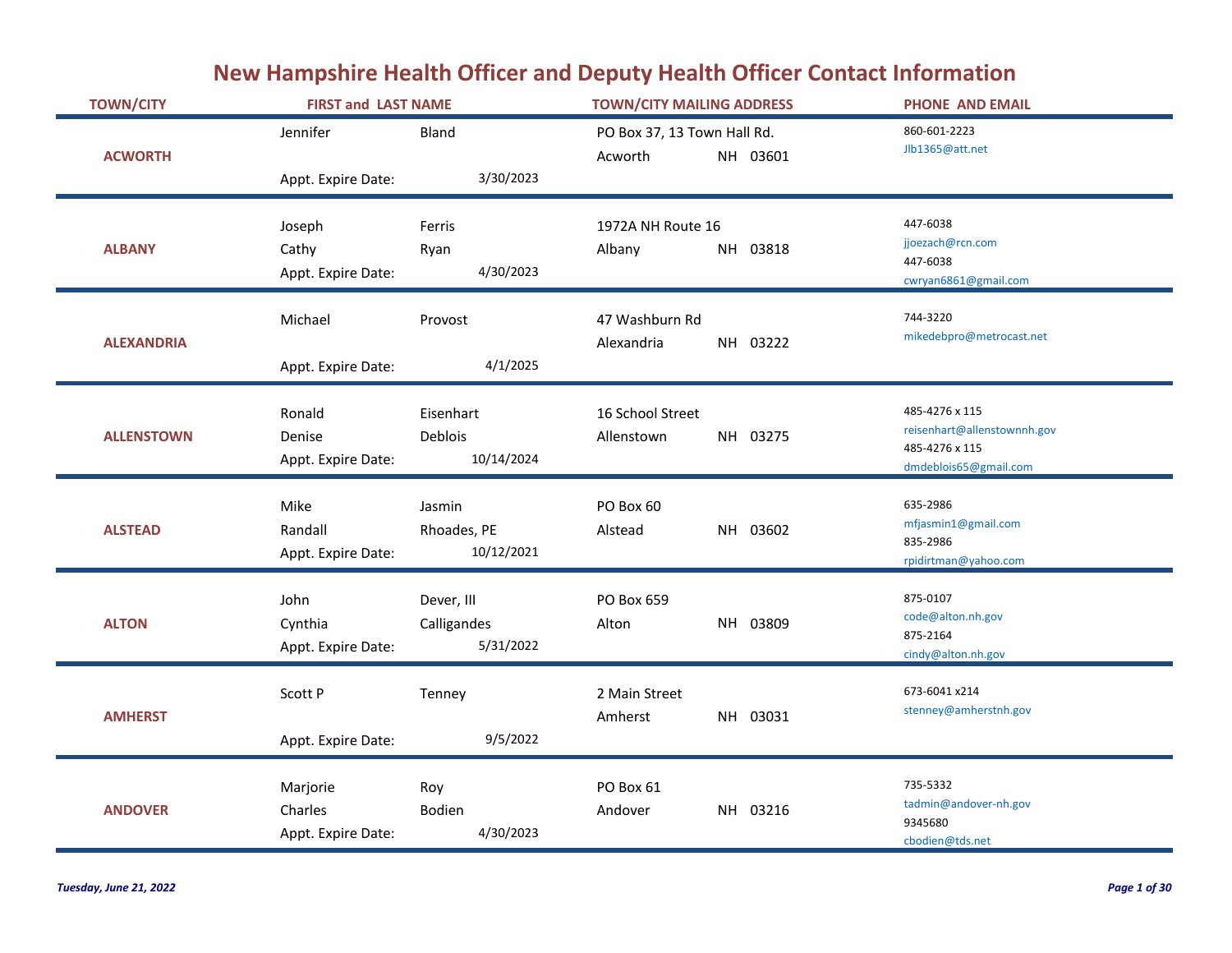| <b>TOWN/CITY</b>  | <b>FIRST and LAST NAME</b>     |                     | <b>TOWN/CITY MAILING ADDRESS</b>       |          | <b>PHONE AND EMAIL</b>                   |
|-------------------|--------------------------------|---------------------|----------------------------------------|----------|------------------------------------------|
|                   | Marshall W.                    | Gale                | PO Box 517, 66 Main St.                |          | 603-588-6785                             |
| <b>ANTRIM</b>     |                                |                     | Antrim                                 | NH 03440 | mgale@mcttelecom.com                     |
|                   | Appt. Expire Date:             | 11/16/2024          |                                        |          |                                          |
|                   |                                |                     |                                        |          | 968-4432                                 |
|                   | Scott                          | Vien                | 20 Highland St PO Box 517              |          | bldg@ashland.nh.gov                      |
| <b>ASHLAND</b>    | Kaitlyn                        | Morse<br>10/14/2024 | Ashland                                | NH 03217 | 968-4432                                 |
|                   | Appt. Expire Date:             |                     |                                        |          | Kaitlyn.morse@gmail.com                  |
|                   | Michael                        | Dorman              | 21 Academy Ave                         |          | 362-5761                                 |
| <b>ATKINSON</b>   | Scott                          | Sullivan            | Atkinson                               | NH 03811 | michaeldorman930@gmail.com               |
|                   | Appt. Expire Date:             | 5/22/2023           |                                        |          | 362 1059<br>building@atkinson-nh.gov     |
|                   |                                |                     |                                        |          |                                          |
|                   | Paul                           | Raiche              | PO Box 309.                            |          | 483-5052 x3                              |
| <b>AUBURN</b>     | James                          | Saulnier            | Auburn                                 | NH 03032 | health@townofauburnnh.com<br>483-8141    |
|                   | Appt. Expire Date:             | 9/28/2021           |                                        |          | jsaulnier@auburnnhfire.org               |
|                   |                                |                     |                                        |          | 269-4071 x110                            |
| <b>BARNSTEAD</b>  | Fabrizio                       | Cusson<br>Dascoli   | PO Box 11<br>Center Barnstead NH 03225 |          | buildinginsp@barnstead.org               |
|                   | MaryJane<br>Appt. Expire Date: | 8/9/2022            |                                        |          | 269-4071 x111                            |
|                   |                                |                     |                                        |          | assessorsofc@barnstead.org               |
|                   | John                           | <b>Huckins</b>      | PO Box 660                             |          | 664-0330                                 |
| <b>BARRINGTON</b> | John                           | Abbott - expired    | Barrington                             | NH 03825 | jhuckins@barrington.nh.gov               |
|                   | Appt. Expire Date:             | 2/28/2023           |                                        |          | 664-0186<br>barringtonbi@gmail.com       |
|                   |                                |                     |                                        |          |                                          |
|                   | Vicki L.                       | Garland             | 56 Town Hall Road                      |          | 603-374-0917<br>vickigarland47@gmail.com |
| <b>BARTLETT</b>   |                                |                     | Intervale                              | NH 03845 |                                          |
|                   | Appt. Expire Date:             | 2/28/2023           |                                        |          |                                          |
|                   | Karen                          | Fesler              | PO Box 88                              |          | 747-2454                                 |
| <b>BATH</b>       | Linda                          | Lauer               | Bath                                   | NH 03740 | bathnh@myfairpoint.net                   |
|                   | Appt. Expire Date:             | 8/28/2023           |                                        |          | 747-2454                                 |
|                   |                                |                     |                                        |          | Idlauer@aol.com                          |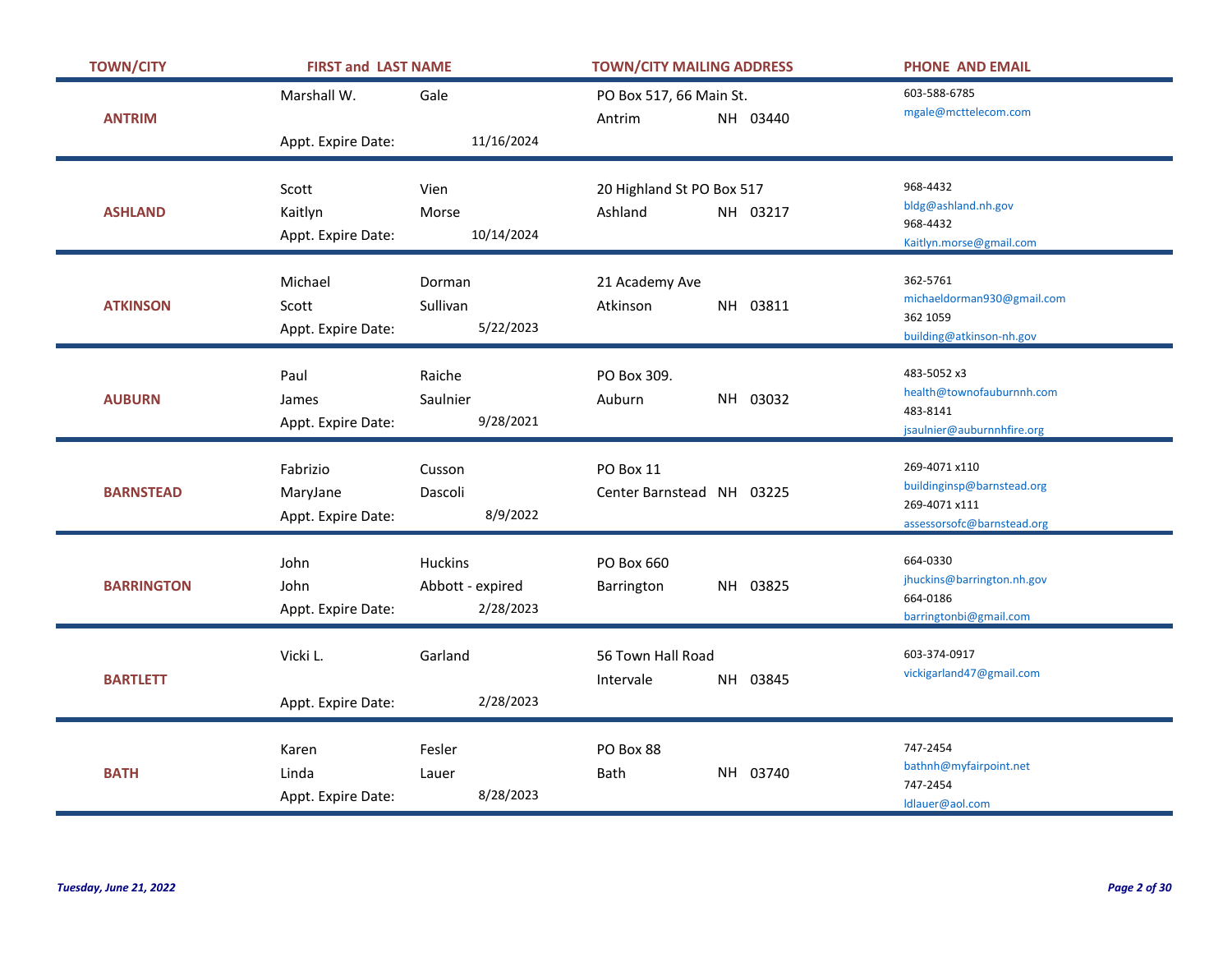| <b>TOWN/CITY</b>  | <b>FIRST and LAST NAME</b> |                      | <b>TOWN/CITY MAILING ADDRESS</b> |          | <b>PHONE AND EMAIL</b>                        |
|-------------------|----------------------------|----------------------|----------------------------------|----------|-----------------------------------------------|
|                   | Matthew                    | Lavoie               | 55 Constitution Dr               |          | 792-1373<br>mlavoie@bedfordnh.org             |
| <b>BEDFORD</b>    | <b>Brian</b>               | Santiago             | Bedford                          | NH 03110 | 792-1375                                      |
|                   | Appt. Expire Date:         | 2/11/2024            |                                  |          | bsantiago@bedfordnh.org                       |
|                   | Deborah                    | <b>Black</b>         | PO Box 310 143 Main St           |          | 267-8333                                      |
|                   |                            |                      |                                  |          | dblack@belmontnh.org                          |
| <b>BELMONT</b>    | Michael                    | Newhall<br>9/17/2023 | Belmont                          | NH 03220 | 267-8333                                      |
|                   | Appt. Expire Date:         |                      |                                  |          | mnewhall@belmont.org                          |
|                   | John                       | Kendall              | 7 School St #101                 |          | 562-6363                                      |
| <b>BENNINGTON</b> | Debra                      | Davidson             | Bennington                       | NH 03442 | johnkendallgc@gmail.com                       |
|                   | Appt. Expire Date:         | 10/31/2022           |                                  |          | 588-2189                                      |
|                   |                            |                      |                                  |          | ddavidson@townofbennington.com                |
|                   | Regina                     | Elliott              | 221 Coventry Rd                  |          | 762-0192                                      |
| <b>BENTON</b>     |                            |                      | Benton                           | NH 03785 | bentonselectmen@gmail.com                     |
|                   | Appt. Expire Date:         | 2/28/2023            |                                  |          |                                               |
|                   |                            |                      |                                  |          |                                               |
|                   | Angela                     | Martin-Giroux        | 168 Main St                      |          | 752-2120                                      |
| <b>BERLIN</b>     | Michel                     | Salek                | <b>Berlin</b>                    | NH 03570 | amartingiroux@berlinnh.gov<br>752-2120        |
|                   | Appt. Expire Date:         | 9/5/2022             |                                  |          | msalek@berlinnh.gov                           |
|                   |                            |                      |                                  |          |                                               |
|                   | Virginia (Ginny)           | Jeffryes             | PO Box 189                       |          | 869-3351x102<br>healthofficer@bethlehemnh.org |
| <b>BETHLEHEM</b>  | John                       | Anderson             | Bethlehem                        | NH 03574 | 869-5822                                      |
|                   | Appt. Expire Date:         | 2/2/2025             |                                  |          | firechief@bethlehemnh.org                     |
|                   |                            |                      |                                  |          |                                               |
|                   | Kellee Jo                  | Easler               | 116 No Main St                   |          | 753-9188 x309<br>keasler@townofboscawen.org   |
| <b>BOSCAWEN</b>   | Kearsten                   | O'Brien              | Boscawen                         | NH 03303 |                                               |
|                   | Appt. Expire Date:         | 10/14/2023           |                                  |          | kobrien@townofboscawen.org                    |
|                   | blank form for deputy      |                      |                                  |          |                                               |
| <b>Boscawen</b>   | Alan                       | Hardy                | <b>NH</b>                        |          |                                               |
|                   | Appt. Expire Date:         |                      |                                  |          | 753-9188 x321                                 |
|                   |                            |                      |                                  |          | ahardy@townofboscawen.org                     |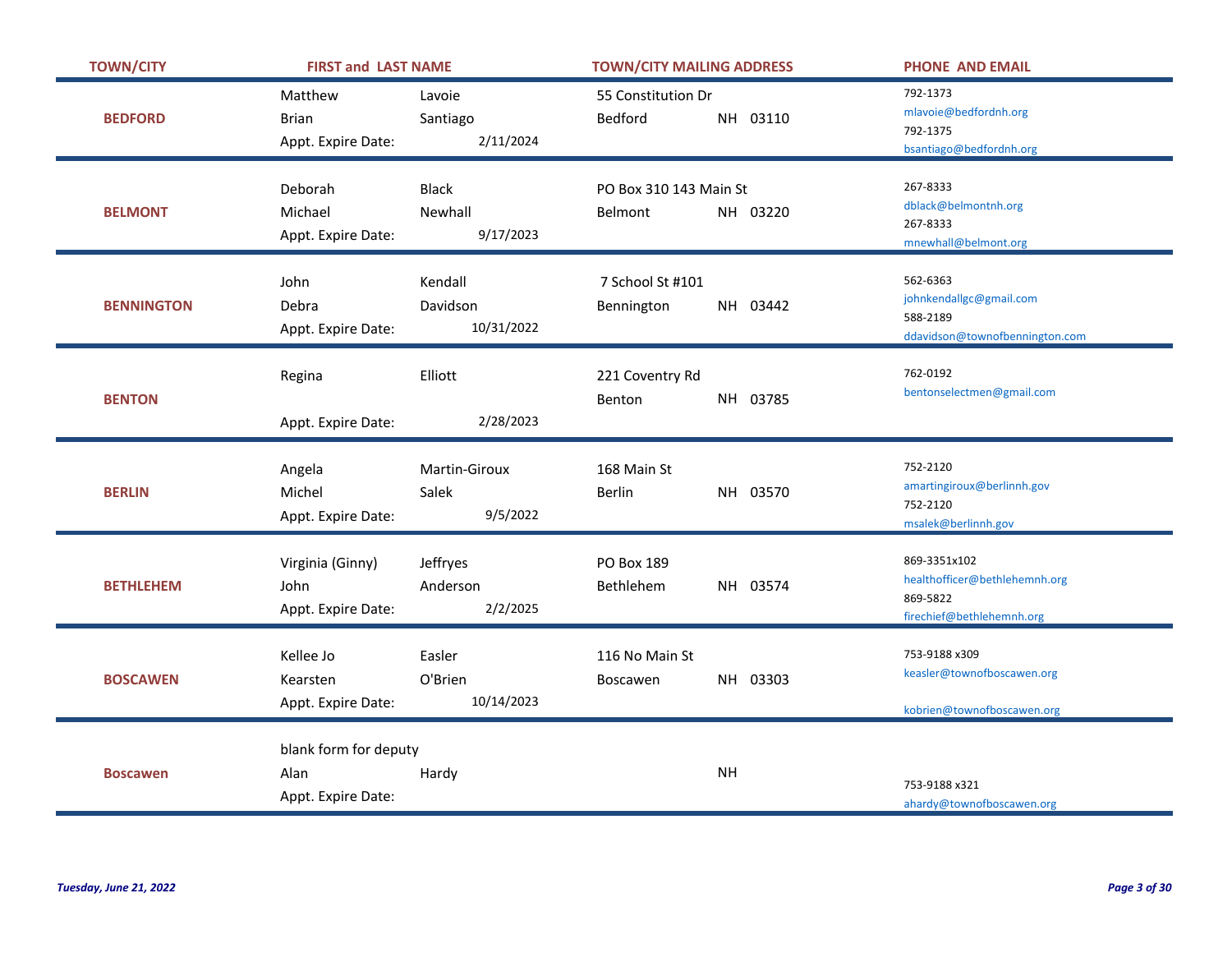| <b>TOWN/CITY</b>   | <b>FIRST and LAST NAME</b>                     |                                     | <b>TOWN/CITY MAILING ADDRESS</b> |          | <b>PHONE AND EMAIL</b>                                                                       |
|--------------------|------------------------------------------------|-------------------------------------|----------------------------------|----------|----------------------------------------------------------------------------------------------|
| <b>BOW</b>         | Thomas<br>Lee<br>Appt. Expire Date:            | Ferguson<br>Kimball<br>10/14/2023   | 10 Grandview Rd<br>Bow           | NH 03304 | 603-228-4320<br>tferguson@bowfiredepartment.org<br>223-3940<br>Ikimball@bownh.gov            |
| <b>BRADFORD</b>    | <b>Bruce</b><br>Appt. Expire Date:             | Edwards<br>2/28/2023                | PO Box 436<br><b>Bradford</b>    | NH 03221 | 938-5900<br>beemer252002@yahoo.com                                                           |
| <b>BRENTWOOD</b>   | Robert<br>George<br>Appt. Expire Date:         | Mantegari<br>Kelloway<br>12/31/2023 | 1 Dalton Rd<br>Brentwood         | NH 03833 | 642-6400, X10<br>Rmantegari@brentwoodnh.gov<br>642-6445x110<br>blue11m8@hotmail.com          |
| <b>BRIDGEWATER</b> | Terence<br>James<br>Appt. Expire Date:         | Murphy<br>Gickas<br>7/31/2023       | 297 Mayhew Tpke<br>Bridgewater   | NH 03222 | 744-5055<br>townofbridgewaternh@gmail.com<br>744-5055<br>townofbridgewaternh@gmail.com       |
| <b>BRISTOL</b>     | Christina<br>Peter<br>Appt. Expire Date:       | Goodwin<br>Daniels<br>7/1/2023      | 5 School St<br>Bristol           | NH 03222 | 744-3354 x12<br>assessing@townofbristolnh.org<br>744-3354x118<br>landuse@townofbristolnh.org |
| <b>BROOKFIELD</b>  | Christopher<br>Appt. Expire Date:              | Proulx<br>4/1/2025                  | 267 Wentworth Rd<br>Brookfield   | NH 03872 | 603-540-0617<br>chrisproulxdc@gmail.com                                                      |
| <b>BROOKLINE</b>   | Abigail J.<br>Michael J.<br>Appt. Expire Date: | Reville<br>Carr<br>11/17/2024       | PO Box 360<br><b>Brookline</b>   | NH 03033 | 603-673-8855<br>abigailreville@gmail.com<br>508-245-3836<br>carr7722@live.com                |
| <b>CAMPTON</b>     | Daniel                                         | Defosses                            | PO Box 1258<br>Campton           | NH 03223 | 726-3300<br>ddefosses@gmail.com                                                              |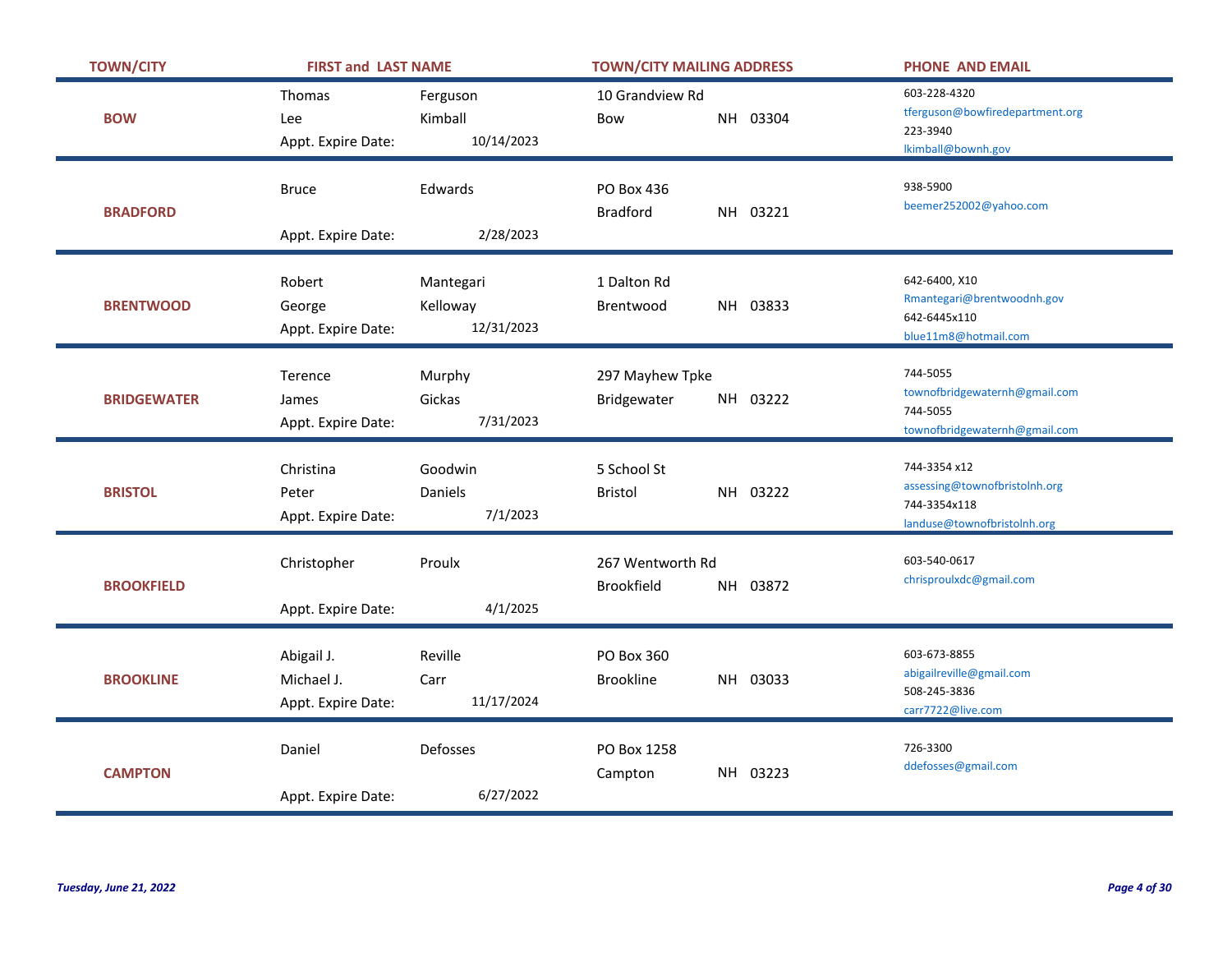| <b>TOWN/CITY</b>     | <b>FIRST and LAST NAME</b>                      |                                      | <b>TOWN/CITY MAILING ADDRESS</b>                 | <b>PHONE AND EMAIL</b>                                                                      |
|----------------------|-------------------------------------------------|--------------------------------------|--------------------------------------------------|---------------------------------------------------------------------------------------------|
| <b>CANAAN</b>        | Michael<br>Sherrill<br>Appt. Expire Date:       | Samson<br>Zani<br>3/18/2025          | PO Box 38<br>NH 03741<br>Canaan                  | 523-4501 x5<br>townadmin@canaannh.org<br>603-523-4501x3<br>szani@canaannh.org               |
| <b>CANDIA</b>        | Kevin<br>Bob<br>Appt. Expire Date:              | Gagne<br>Panit<br>10/14/2024         | 74 High St<br>NH 03034<br>Candia                 | 483-1015<br>kgagne@townofcandia.org<br>483-8101<br>bp-sj@comcast.net                        |
| <b>CANTERBURY</b>    | <b>Nadine</b><br>Geoffrey<br>Appt. Expire Date: | Dahl<br>Hubbell<br>1/14/2025         | <b>PO Box 500</b><br>NH 03224<br>Canterbury      | 783-9955<br>ndahl12748@comcast.net<br>783-9955<br>ghubbs60@gmail.com                        |
| <b>CARROLL</b>       | <b>Brad</b><br>Appt. Expire Date:               | Houston<br>12/12/2021                | PO Box 119<br>NH 03595<br><b>Twin Mountain</b>   | 846-5545<br>twinmountainfireambulance@gmail.com                                             |
| <b>CENTER HARBOR</b> | Tyler<br>Rudolph<br>Appt. Expire Date:          | Driscoll<br>Cartier III<br>5/13/2025 | <b>PO Box 140</b><br>NH 03226<br>Center Harbor   | 603-253-4451<br>emd@centerharbornh.org<br>603-253-4451<br>rcartier@centerharbornh.org       |
| <b>CHARLESTOWN</b>   | Mandy<br>Liz<br>Appt. Expire Date:              | Wright<br>Emerson<br>9/17/2023       | PO Box 1043<br>Charlestown<br>NH 03603           | 558-4279<br>Healthofficer@charlestown-nh.gov<br>603-542-4400<br>planning@charlestown-nh.gov |
| <b>CHATHAM</b>       | Riley<br>Appt. Expire Date:                     | Pitman<br>7/1/2023                   | 1071 Main Road<br>Chatham<br>NH 03813            | 694-3827<br>riley.pitman@chathamnh.gov                                                      |
| <b>CHESTER</b>       | John<br>Appt. Expire Date:                      | Dalrymple<br>10/14/2024              | 84 Chester St, PO Box 275<br>Chester<br>NH 03036 | 887-3636 x 115<br>jdalrymple@chesternh.org                                                  |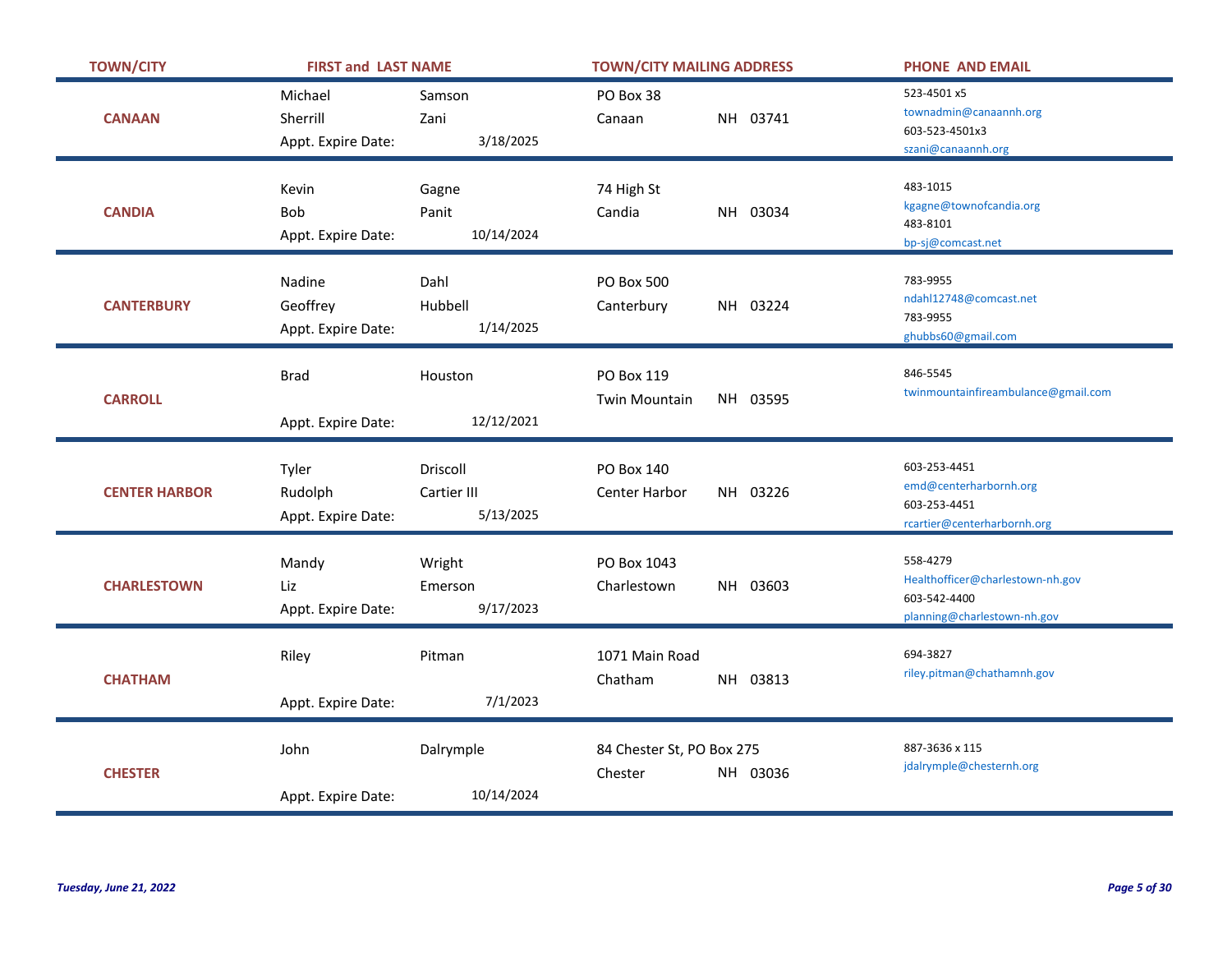| <b>TOWN/CITY</b>    | <b>FIRST and LAST NAME</b>             |                                    | <b>TOWN/CITY MAILING ADDRESS</b>           |                      | <b>PHONE AND EMAIL</b>                                                                    |
|---------------------|----------------------------------------|------------------------------------|--------------------------------------------|----------------------|-------------------------------------------------------------------------------------------|
| <b>CHESTERFIELD</b> | Steven J.<br>Rod<br>Appt. Expire Date: | Dumont<br>Parsons<br>2/2/2025      | PO Box 175<br>Chesterfield<br>NH 03443     |                      | 603-363-4624<br>health@nhchesterfield.com<br>363-4624, x12<br>building@nhchesterfield.com |
| <b>CHICHESTER</b>   | Sophia<br>Appt. Expire Date:           | Johnson<br>4/7/2025                | 54 Main St<br>Chichester<br>NH 03258       |                      | 603-271-3468<br>sophia.l.johnson@dhhs.nh.gov                                              |
| <b>CLAREMONT</b>    | Stephen<br>Leigh<br>Appt. Expire Date: | Coombs<br>Hayes<br>3/5/2024        | 14 North Street<br>NH 03743<br>Claremont   | 542-7005             | scoombs@claremontnh.com<br>603-504-0348<br>Ihays@claremontnh.com                          |
| <b>CLARKSVILLE</b>  | Kathleen<br>Appt. Expire Date:         | Domanico<br>1/14/2025              | 408 NH Rte 145<br>Clarksville<br>NH 03592  | 246-3418             | rudyscabins@gmail.com                                                                     |
| <b>COLEBROOK</b>    | Robert<br>Appt. Expire Date:           | Soucy DO<br>2/28/2023              | 17 Bridge St<br>NH 03576<br>Colebrook      | 237-5008             | bksoucy@gmail.com                                                                         |
| <b>COLUMBIA</b>     | Robert<br>Appt. Expire Date:           | Soucy, DO<br>10/31/2022            | <b>PO Box 157</b><br>Colebrook<br>NH 03576 | 237-5008             | bksoucy@gmail.com                                                                         |
| <b>CONCORD</b>      | Gwen<br>Ron<br>Appt. Expire Date:      | Williams<br>Finlayson<br>5/31/2022 | 37 Green St<br>NH 03301<br>Concord         | 225-8580<br>225-8580 | gwilliams@concordnh.gov<br>rfinlayson@onconcord.com                                       |
| <b>CONWAY</b>       | David<br>Ray<br>Appt. Expire Date:     | Pandora<br>Leavitt<br>12/16/2024   | 23 Main Street<br>NH 03818<br>Conway       | 447-3811             | 447-3811 x215<br>buildinginspector@conwaynh.org<br>r leavitt@hotmail.com                  |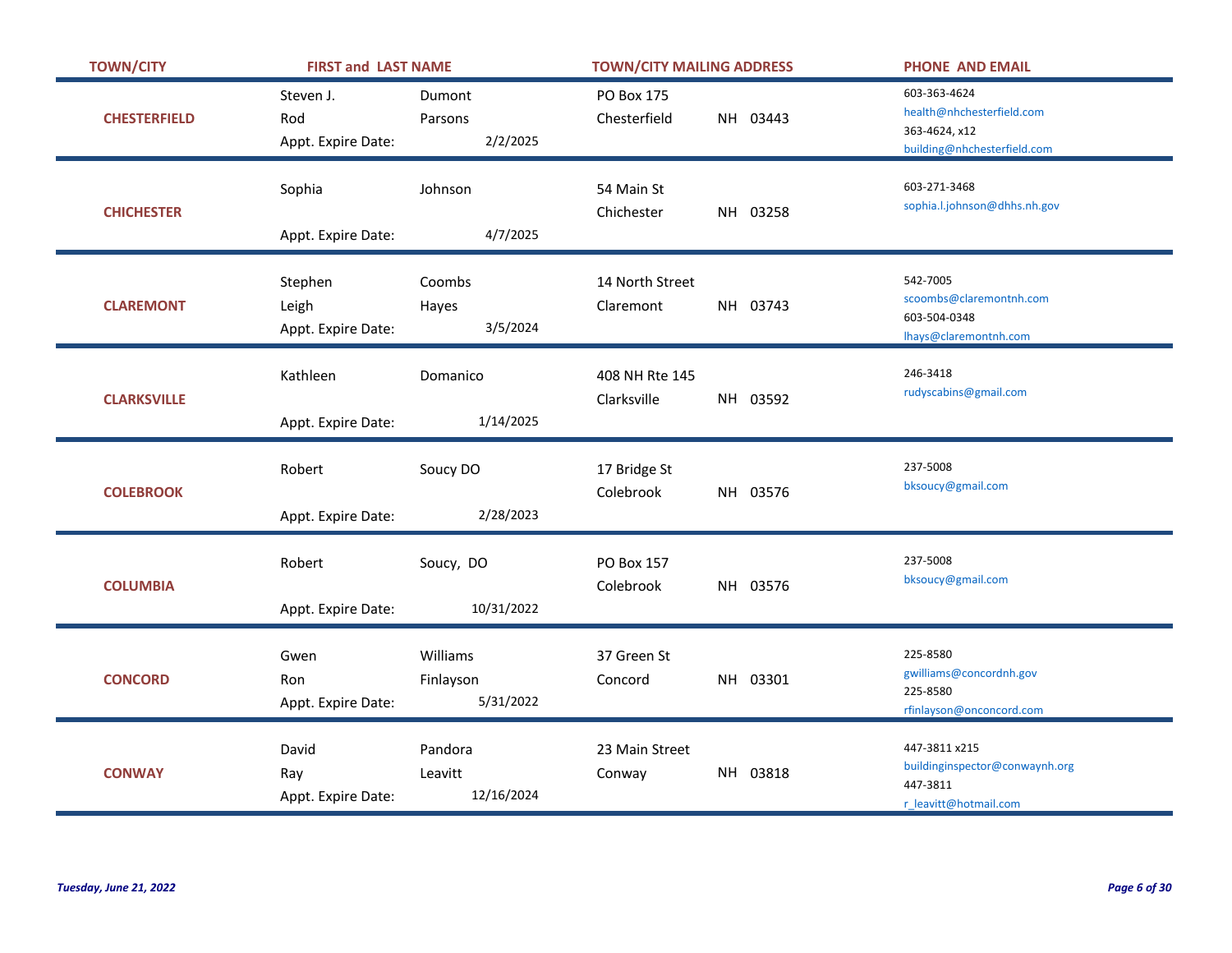| <b>TOWN/CITY</b> | <b>FIRST and LAST NAME</b>                |                                      | <b>TOWN/CITY MAILING ADDRESS</b>           | <b>PHONE AND EMAIL</b>                                                                              |
|------------------|-------------------------------------------|--------------------------------------|--------------------------------------------|-----------------------------------------------------------------------------------------------------|
| <b>CORNISH</b>   | Jeffrey<br>Virginia<br>Appt. Expire Date: | Katchen<br>Prince<br>9/5/2022        | 488 Town House Rd<br>NH 03745<br>Cornish   | 675-5611<br>katchenj@hotmail.com<br>675-5611<br>virginiatprince@gmail.com                           |
| <b>CROYDON</b>   | Janice<br>Appt. Expire Date:              | Michel<br>3/16/2025                  | 879 NH Rt 10<br>Croydon<br>NH 03773        | 863-2379<br>janmichel@myfairpoint.net                                                               |
| <b>DALTON</b>    | Ronald<br>Appt. Expire Date:              | Sheltry<br>12/16/2024                | 756 Dalton Rd<br>Dalton<br>NH 03598        | 616-6130<br>fire.chief@townofdalton.com                                                             |
| <b>DANBURY</b>   | Jessica<br>Appt. Expire Date:             | Hatch<br>1/14/2025                   | 23 High St<br>Danbury<br>NH 03230          | 768-3313<br>jjanhatch6@yahoo.com                                                                    |
| <b>DANVILLE</b>  | Paul<br>Appt. Expire Date:                | Dorman<br>4/23/2024                  | 210 Main Street<br>Danville<br>NH 03819    | 603-382-8253x3<br>michaeldorman930@gmail.com                                                        |
| <b>DEERFIELD</b> | Richard H<br>Denise<br>Appt. Expire Date: | Pelletier<br>Greig<br>9/27/2022      | <b>PO Box 159</b><br>Deerfield<br>NH 03037 | 463-8811 x302<br>building@townofdeerfieldnh.com<br>463-8811, x 310<br>welfare@townofdeerfieldnh.com |
| <b>DEERING</b>   | Michael<br>Trisha<br>Appt. Expire Date:   | Borden<br>Whisman<br>4/30/2023       | 762 Deering Ctr Rd<br>Deering<br>NH 03244  | 464-3248<br>mbordenbi@gmail.com<br>603-464-3248<br>whismanranch@gmail.com                           |
| <b>DERRY</b>     | Courtney<br>Robert<br>Appt. Expire Date:  | <b>Bogaert</b><br>Mackey<br>5/8/2024 | 14 Manning Street<br>NH 03038<br>Derry     | 845-5520<br>courtneybogaert@derrynh.org<br>432-5446<br>bobmackey@derrynh.org                        |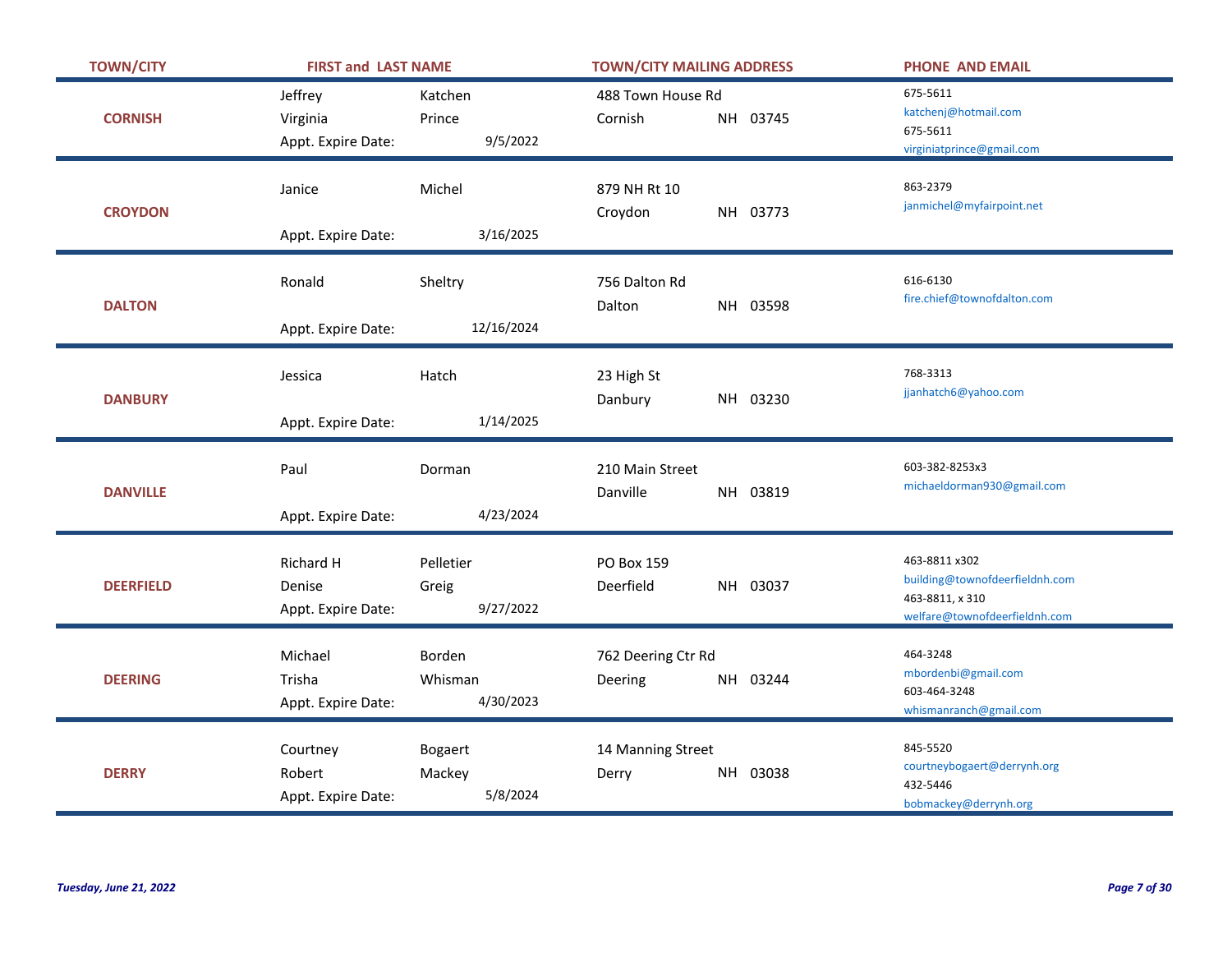| <b>TOWN/CITY</b>     | <b>FIRST and LAST NAME</b>                    |                                   | <b>TOWN/CITY MAILING ADDRESS</b> |           | <b>PHONE AND EMAIL</b>                                                                |
|----------------------|-----------------------------------------------|-----------------------------------|----------------------------------|-----------|---------------------------------------------------------------------------------------|
| <b>Derry</b>         | Robert<br>Appt. Expire Date:                  | Wentworth                         |                                  | <b>NH</b> | 432-5449<br>bobwentworth@derrynh.org                                                  |
| <b>DORCHESTER</b>    | Rebecca<br>Sherman<br>Appt. Expire Date:      | Bordonaro<br>Hollock<br>8/17/2021 | 1021 NH Rte 118<br>Dorchester    | NH 03266  | 786-5029<br>beksbus@yahoo.com<br>786-5095<br>sherman.hallock@townofdorchester.net     |
| <b>DOVER</b>         | Jaimie<br>Appt. Expire Date:                  | Donovan<br>9/27/2022              | 288 Central Ave<br>Dover         | NH 03820  | 516-6038<br>j.donovan@dover.nh.gov                                                    |
| <b>DUBLIN</b>        | Michael<br><b>Brian</b><br>Appt. Expire Date: | Borden<br>Barden<br>3/30/2023     | <b>PO Box 277</b><br>Dublin      | NH 03444  | 547-0431<br>mbordenbi@gmail.com<br>563-8470<br>highway@townofdublin.org               |
| <b>DUMMER</b>        | Jill T.<br>Appt. Expire Date:                 | Dubey<br>5/13/2025                | 75 Hill Rd<br><b>Dummer</b>      | NH 03588  | 449--2468<br>dubeynh318@gmail.com                                                     |
| <b>DUNBARTON</b>     | Micheal<br>Jon<br>Appt. Expire Date:          | Cumings<br>Wiggin<br>5/22/2023    | 1011 School St<br>Dunbarton      | NH 03046  | 774-3547 x108<br>inspector@dunbartonnh.org<br>774-3547 x 108<br>jwiggin57c1@yahoo.com |
| <b>DURHAM</b>        | Audrey<br>Richard<br>Appt. Expire Date:       | Cline<br>Kearney<br>6/2/2025      | 8 Newmarket Rd<br>Durham         | NH 03824  | 868-8064<br>acline@ci.durham.nh.us<br>868-8064<br>kearney.r@comcast.net               |
| <b>EAST KINGSTON</b> | Peter<br>Appt. Expire Date:                   | Mahar<br>6/16/2023                | 24 Depot Rd<br>East Kingston     | NH 03827  | 642-8406<br>pjmahar@yahoo.com<br>642-8406                                             |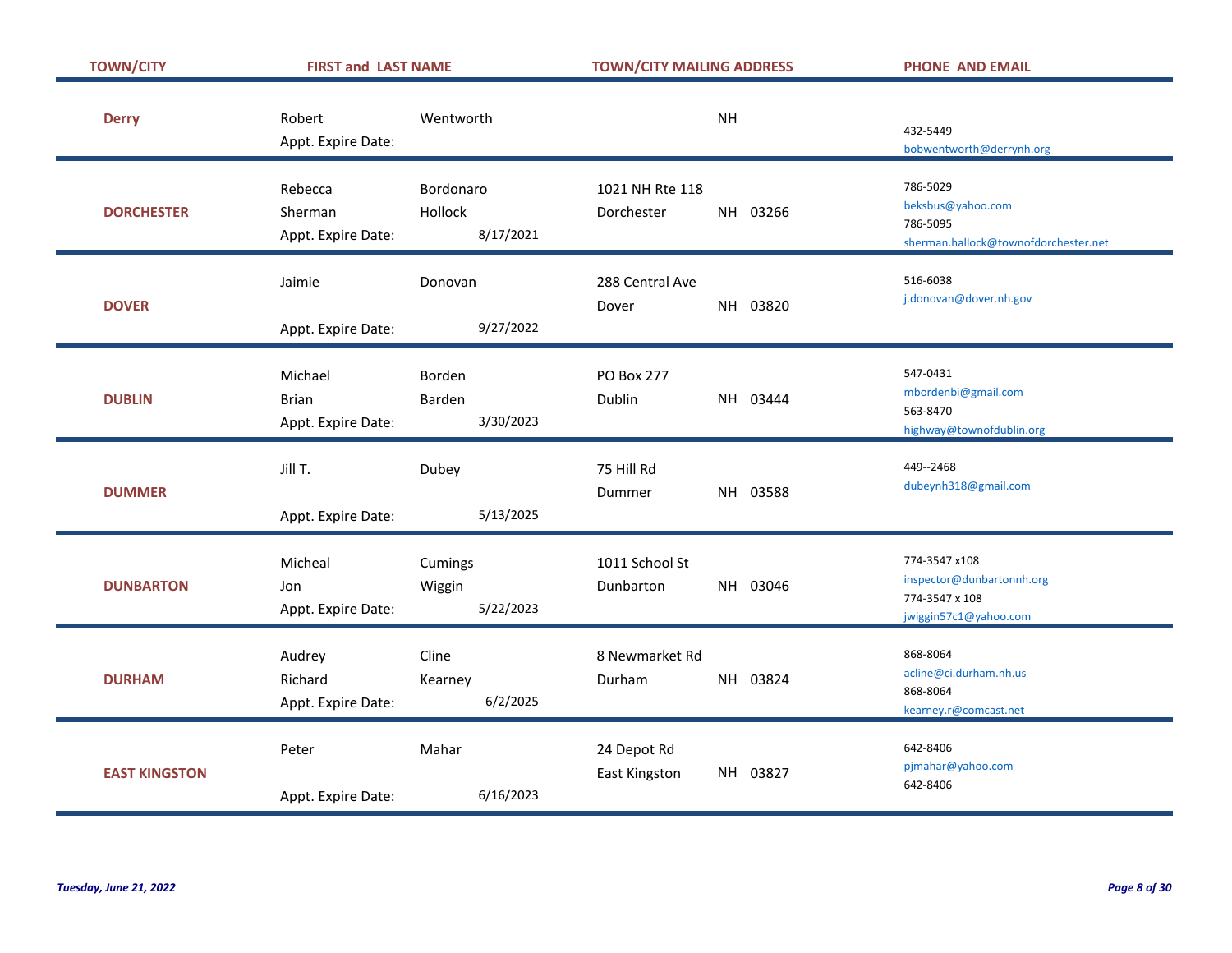| <b>TOWN/CITY</b> | <b>FIRST and LAST NAME</b>                     |                                        | <b>TOWN/CITY MAILING ADDRESS</b>             | <b>PHONE AND EMAIL</b>                                                                 |
|------------------|------------------------------------------------|----------------------------------------|----------------------------------------------|----------------------------------------------------------------------------------------|
| <b>EASTON</b>    | Inga                                           | Johnson                                | 1060 Easton Valley Rd<br>NH 03580<br>Easton  | 823-5206<br>eho2022@outlook.com                                                        |
|                  | Appt. Expire Date:                             | 6/2/2025                               |                                              |                                                                                        |
|                  | David                                          | Pandora                                | PO Box 88                                    | 447-2840<br>eatonth@roadrunner.com                                                     |
| <b>EATON</b>     | Appt. Expire Date:                             | 3/2/2025                               | NH 03832<br>Eaton                            |                                                                                        |
| <b>EFFINGHAM</b> | Michael<br>David<br>Appt. Expire Date:         | Cahalane<br>Garceau<br>4/20/2023       | 68 School St<br>Effingham<br>NH 03882        | 539-7770<br>mschobbs@gmail.com<br>603-801-6727<br>avalonhg1@gmail.com                  |
| <b>ELLSWORTH</b> | Michael<br>Donna<br>Appt. Expire Date:         | O'Brien<br>O'Brien<br>4/29/2025        | 3 Ellsworth Pond Rd<br>Ellsworth<br>NH 03223 | 726-3551<br>dobellsworth@gmail.com<br>726-3551<br>dobellsworth@gmail.com               |
| <b>ENFIELD</b>   | Liam<br>Philip<br>Appt. Expire Date:           | Ehrenzweig<br>Neily<br>2/11/2024       | PO Box 373<br>Enfield<br>NH 03748            | 632-4343<br>inspector@enfield.nh.us<br>pneily333@gmail.com                             |
| <b>EPPING</b>    | Dennis S.<br>Michael<br>Appt. Expire Date:     | Pelletier<br>Sitar 111<br>9/27/2022    | 157 Main St<br>NH 03042<br>Epping            | 679-5441 x25<br>buildinginspector@townofepping.com<br>679-5446<br>mike.sitar@yahoo.com |
| <b>EPSOM</b>     | Dale<br>Appt. Expire Date:                     | Sylvia<br>9/28/2021                    | PO Box 10<br>NH 03234<br>Epsom               | 736-9002<br>dsylvia@metrocast.net                                                      |
| <b>ERROL</b>     | Angela<br><b>Bradley</b><br>Appt. Expire Date: | Martin-Giroux<br>Eldridge<br>3/31/2021 | 168 Main St<br>NH 03579<br>Berlin            | 752-2120<br>603-482-3108                                                               |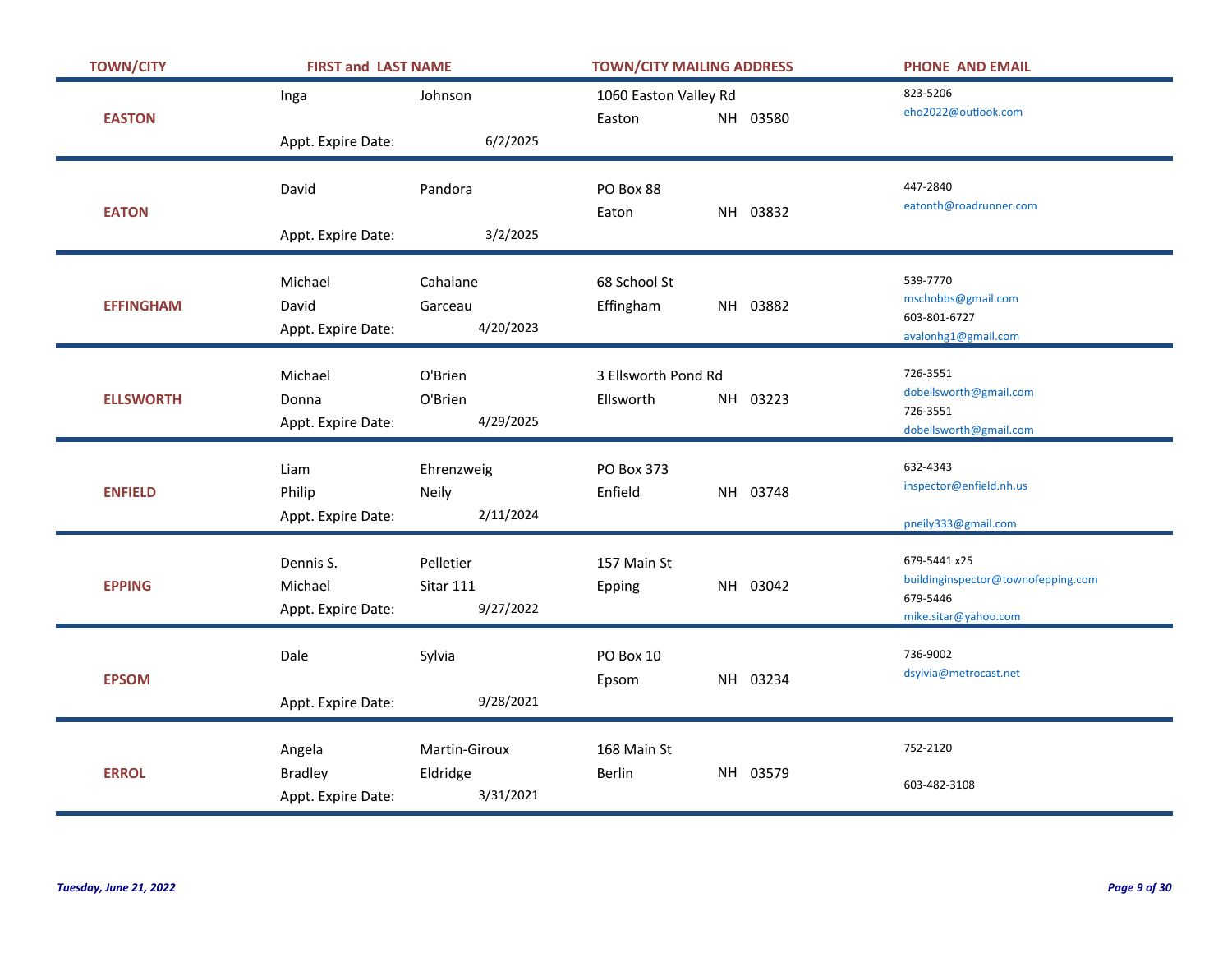| <b>TOWN/CITY</b>   | <b>FIRST and LAST NAME</b>              |                                 | <b>TOWN/CITY MAILING ADDRESS</b>                   | <b>PHONE AND EMAIL</b>                                                                            |
|--------------------|-----------------------------------------|---------------------------------|----------------------------------------------------|---------------------------------------------------------------------------------------------------|
| <b>EXETER</b>      | James P.<br>Jason<br>Appt. Expire Date: | Murray<br>Fritz<br>7/31/2023    | 20 Court Street<br>NH 03833<br>Exeter              | 773-6132<br>jmurray@exeternh.gov<br>603-773-6133<br>jfritz@exeternh.gov                           |
| <b>FARMINGTON</b>  | Ronald<br>Arthur<br>Appt. Expire Date:  | Lemere<br>Capello<br>7/20/2024  | 356 Main St<br>NH 03835<br>Farmington              | 755-2774<br>rlemere@farmington.nh.us<br>603-755-2208<br>arthurpetred@yahoo.com                    |
| <b>FITZWILLIAM</b> | Carol Ann<br>Appt. Expire Date:         | Rocheleau<br>10/14/2023         | <b>PO Box 725</b><br>Fitzwilliam<br>NH 03447       | 585-9502<br>nomerce2001@yahoo.com                                                                 |
| <b>FRANCESTOWN</b> | Kay<br>John<br>Appt. Expire Date:       | Anderson<br>Kendall<br>9/5/2022 | 27 Main Street PO Box 5<br>NH 03043<br>Francestown | 603-234-2971<br>kay.anderson0274@gmail.com<br>603-562-6363<br>buildinginspector@francestownnh.org |
| <b>FRANCONIA</b>   | Dr. Charles<br>Appt. Expire Date:       | Wolcott<br>2/28/2023            | PO Box 900<br>NH 03580<br>Franconia                | cwolcott@roadrunner.com                                                                           |
| <b>FRANKLIN</b>    | Stephen<br>Austin<br>Appt. Expire Date: | Reale<br>Wakefield<br>8/3/2021  | 59 West Bow St<br>Franklin<br>NH 03235             | 934-5680<br>sreale@franklinnh.org<br>6039345680<br>awakefield@franklinnh.org                      |
| <b>FREEDOM</b>     | Frank<br>Leslie<br>Appt. Expire Date:   | Evitts<br>Rabb<br>10/27/2021    | <b>PO Box 227</b><br>NH 03836<br>Freedom           | 539-6323<br>freedomhealthofficer@gmail.com<br>539-6323<br>les@camprobinhood.com                   |
| <b>FREMONT</b>     | April<br>jJoanne<br>Appt. Expire Date:  | Phelps<br>Cotton<br>6/16/2023   | <b>PO Box 120</b><br>NH 03044<br>Fremont           | april.lisa.phelps@gmail.com<br>joelizrado@gmail.com                                               |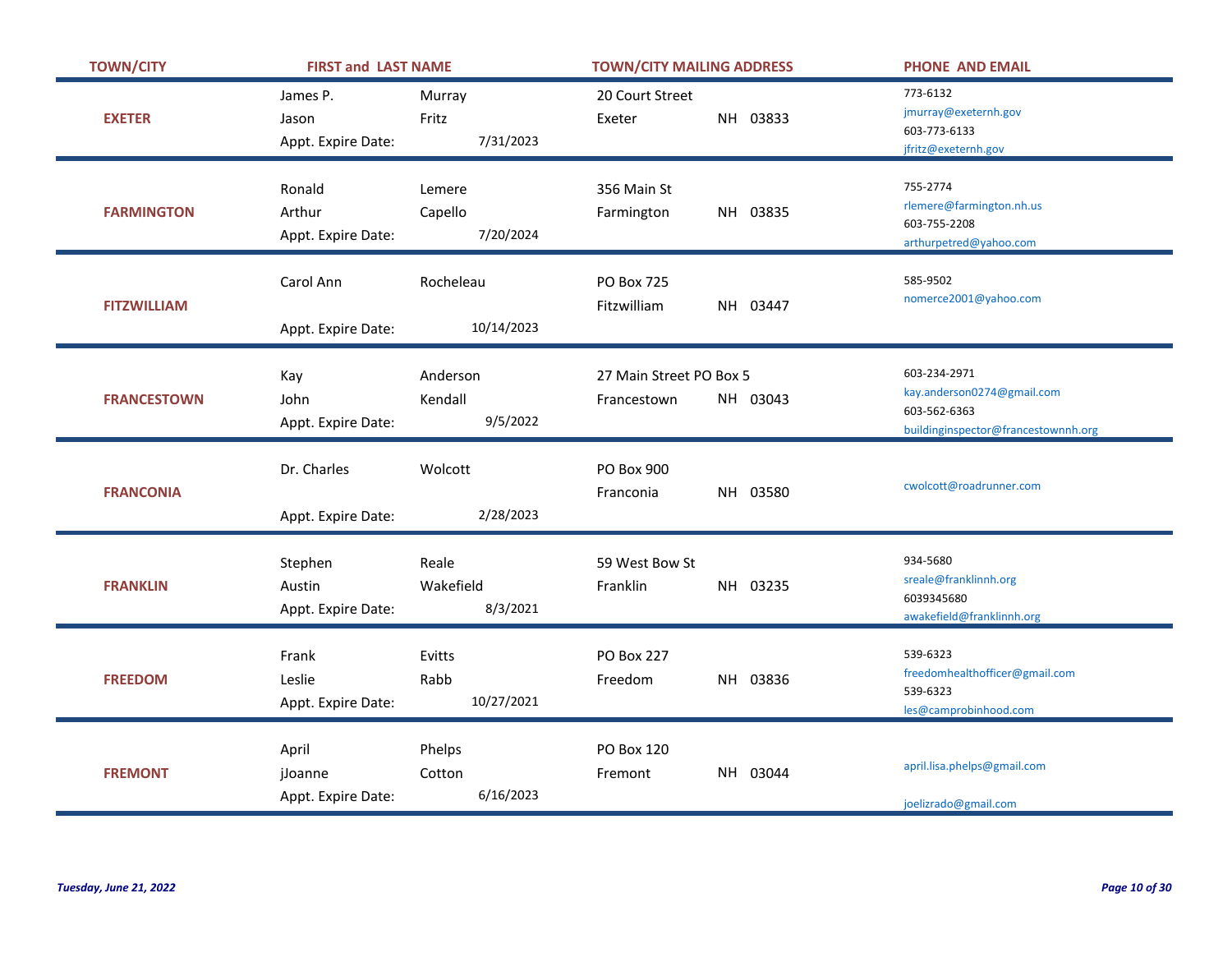| <b>TOWN/CITY</b> | <b>FIRST and LAST NAME</b>                  |                                    | <b>TOWN/CITY MAILING ADDRESS</b>               | <b>PHONE AND EMAIL</b>                                                                        |
|------------------|---------------------------------------------|------------------------------------|------------------------------------------------|-----------------------------------------------------------------------------------------------|
| <b>GILFORD</b>   | George H.<br>Daniel<br>Appt. Expire Date:   | Lane III<br>Tousignant<br>4/1/2025 | 47 Cherry Valley Road<br>Gilford<br>NH 03249   | 603-527-4729<br>glane@gilfordnh.org<br>527-4727<br>bi-ceo@gilfordnh.org                       |
| <b>GILMANTON</b> | Paul (Joe)<br>Appt. Expire Date:            | Hempel III<br>3/30/2023            | 1824 NH Route 140<br>Gilmanton Iron W NH 03237 | 364-2500<br>firechief@gilmantonnh.org                                                         |
| <b>GILSUM</b>    | John<br>Appt. Expire Date:                  | Rogers<br>1/14/2025                | PO Box 67<br>Gilsum<br>NH 03448                | 603-352-5440<br>jrogers@keenenh.gov                                                           |
| <b>GOFFSTOWN</b> | Marc P<br>Lt. William<br>Appt. Expire Date: | Tessier Sr.<br>Connor<br>8/3/2024  | 16 Main St<br>Goffstown<br>NH 03045            | 497-8990, x 115<br>marc.tessier@goffstownnh.gov<br>497-8287<br>william.connor@goffstownnh.gov |
| <b>GORHAM</b>    | Philip<br>Appt. Expire Date:                | Cloutier<br>3/30/2023              | 347 Main Street<br>Gorham<br>NH 03581          | 466-2549<br>pcloutier@gorhamnh.org                                                            |
| <b>GOSHEN</b>    | <b>Bruce</b><br>Appt. Expire Date:          | Nadeau<br>7/10/2024                | PO Box 68<br>Goshen<br>NH 03752                | 863-4740<br>b.nadeau51@gmail.com                                                              |
| <b>GRAFTON</b>   | Steve<br>Russell<br>Appt. Expire Date:      | Kudlik<br>Poitras<br>7/2/2024      | <b>PO Box 299</b><br>Grafton<br>NH 03240       | 523-7700<br>skudlik@hotmail.com<br>603-523-7667<br>russellpoitras@gmail.com                   |
| <b>GRANTHAM</b>  | Susan S.<br>Appt. Expire Date:              | Figley<br>10/31/2022               | 300 Rte 10 South<br>Grantham<br>NH 03753       | 863-6125<br>sesfigs@gmail.com                                                                 |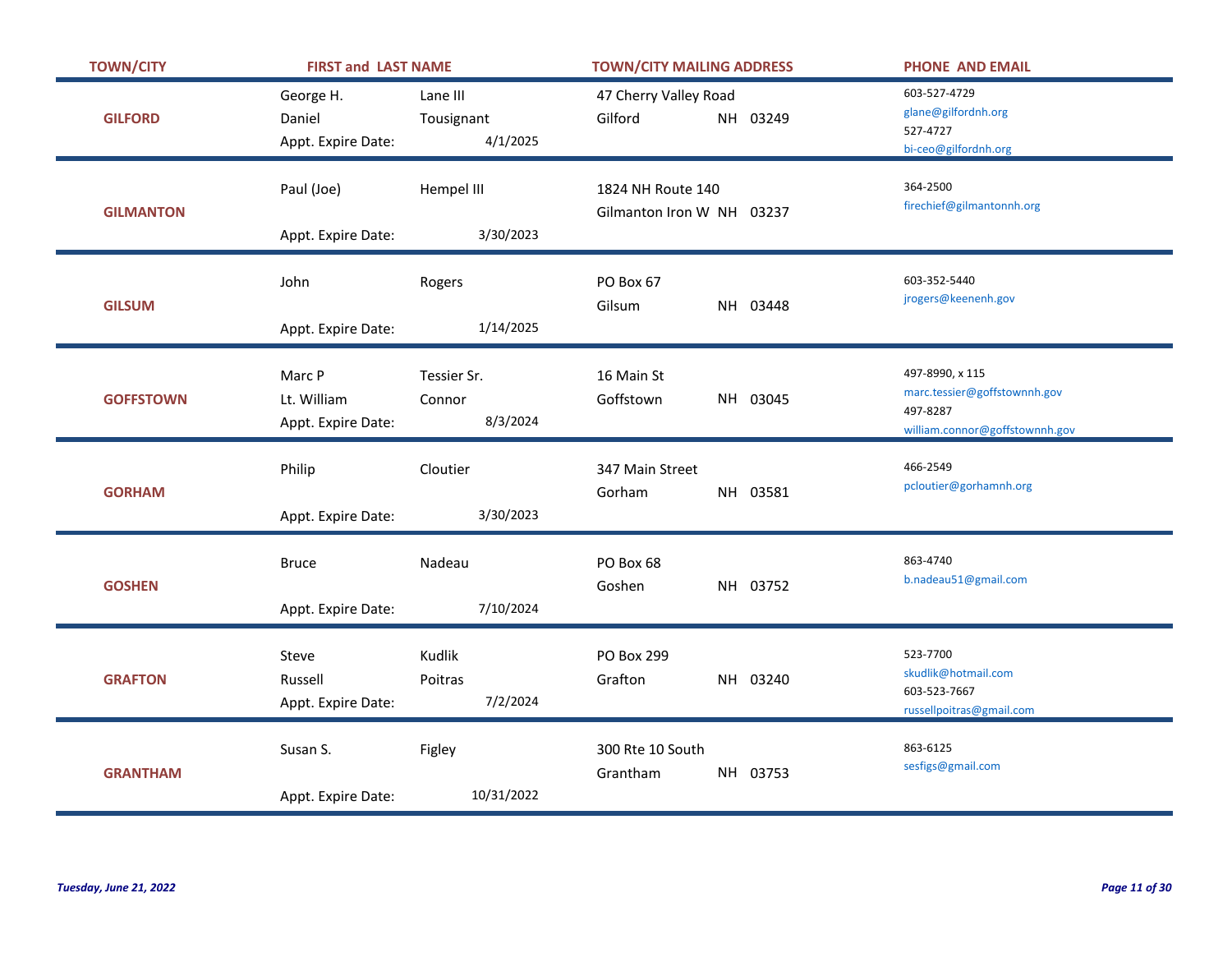| <b>TOWN/CITY</b>     | <b>FIRST and LAST NAME</b>             |                                    | <b>TOWN/CITY MAILING ADDRESS</b>                    | <b>PHONE AND EMAIL</b>                                                                 |
|----------------------|----------------------------------------|------------------------------------|-----------------------------------------------------|----------------------------------------------------------------------------------------|
| <b>GREENFIELD</b>    | Michael E.                             | Borden                             | 7 Sawmill Rd<br>Greenfield<br>NH 03047              | 547-3442<br>mbordenbi@gmail.com                                                        |
|                      | Appt. Expire Date:                     | 3/30/2023                          |                                                     |                                                                                        |
|                      | Dennis P.                              | Cote                               | 11 Town Square                                      | 431-7111<br>dcote@insurcomm.com                                                        |
| <b>GREENLAND</b>     | Appt. Expire Date:                     | 11/6/2023                          | Greenland<br>NH 03840                               |                                                                                        |
| <b>GREENVILLE</b>    | Kelle<br>Edward                        | O'Keefe<br>White                   | PO Box 343<br>Greenville<br>NH 03048                | 878-2084<br>klo11realtor@yahoo.com                                                     |
|                      | Appt. Expire Date:                     | 4/3/2024                           |                                                     | gfd03@yahoo.com                                                                        |
|                      | Tony                                   | Albert                             | 754 N Groton Rd                                     | 744-9190                                                                               |
| <b>GROTON</b>        | Appt. Expire Date:                     | 2/28/2023                          | NH 03241<br>Groton                                  | capt37.ta@gmail.com                                                                    |
| <b>HAMPSTEAD</b>     | Kris<br>Jon<br>Appt. Expire Date:      | Emerson<br>Worthen<br>2/28/2023    | 11 Main St<br>NH 03841<br>Hampstead                 | 329-4100 x 116<br>Kris_Emerson@comcast.net<br>329-5110<br>hampsteadhighway@comcast.net |
| <b>HAMPTON</b>       | Gregory<br>Scott<br>Appt. Expire Date: | Arvanitis<br>McDonald<br>4/29/2025 | 100 Winnacunnet Rd<br>NH 03842<br>Hampton           | 603-929-5826<br>garvanitis@hamptonnh.gov<br>929-5911<br>smcdonald@hamptonnh.gov        |
| <b>HAMPTON FALLS</b> | Mark<br>Henry<br>Appt. Expire Date:    | Sikorski<br>Hubbard<br>3/2/2025    | 1 Drinkwater Rd<br>NH 03844<br><b>Hampton Falls</b> | 926-4618<br>buildinginspector@hamptonfalls.org<br>926-4618<br>hydor88@gmail.com        |
| <b>HANCOCK</b>       | Linda<br>Charles<br>Appt. Expire Date: | Coughlan<br>Stevenson<br>3/2/2025  | 50 Main Street, PO Box 6<br>Hancock<br>NH 03449     | 525-4441<br>office@hancocknh.org<br>525-4441<br>warden13@myfairpoint.net               |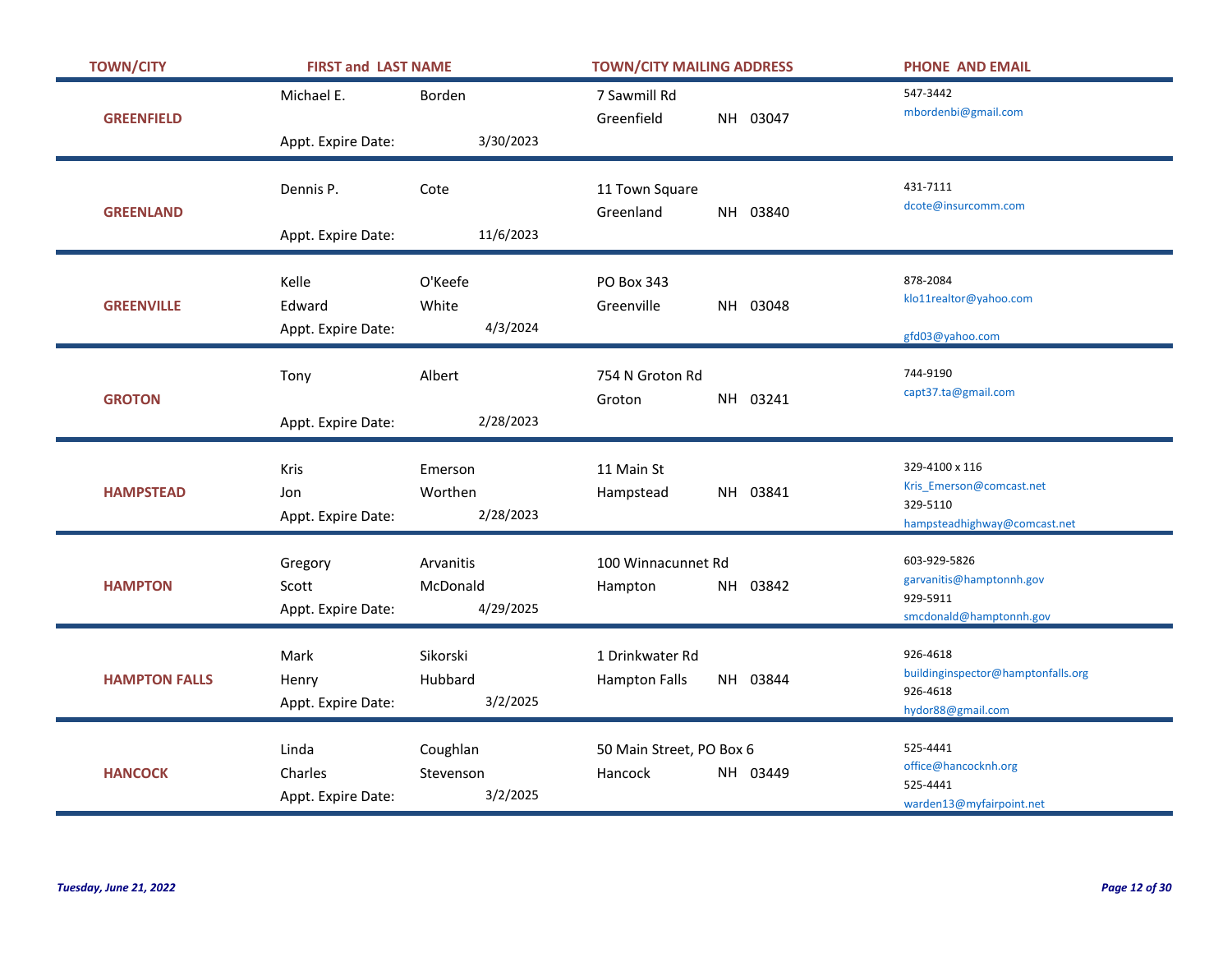| <b>TOWN/CITY</b>      | <b>FIRST and LAST NAME</b>               |                                     | <b>TOWN/CITY MAILING ADDRESS</b>                       | <b>PHONE AND EMAIL</b>                                                                 |
|-----------------------|------------------------------------------|-------------------------------------|--------------------------------------------------------|----------------------------------------------------------------------------------------|
| <b>HANOVER</b>        | Ryan<br><b>Bob</b><br>Appt. Expire Date: | Borkowski<br>Houseman<br>11/16/2024 | 41 S. Main St<br>NH 03755<br>Hanover                   | 640-3216<br>ryan.borkowski@hanovernh.org<br>643-3212<br>robert.houseman@hanovernh.org  |
| <b>HARRISVILLE</b>    | David<br>Mike<br>Appt. Expire Date:      | Belknap<br>Wilder<br>8/28/2023      | 705 Chesham Rd<br>Harrisville<br>NH 03450              | 827-3431<br>dbelknap45@gmail.com<br>827-3431<br>mikewilder4@gmail.com                  |
| <b>HARTS LOCATION</b> | Karen M.<br>Appt. Expire Date:           | Capone<br>11/16/2021                | <b>PO Box 540</b><br>NH 03812<br><b>Harts Location</b> | 374-2757<br>karen.capone2001@gmail.com                                                 |
| <b>HAVERHILL</b>      | Lorie<br>Appt. Expire Date:              | Aldrich<br>8/31/2024                | 2975 Dartmouth College Hwy<br>Haverhill<br>NH 03774    | 787-6800<br>health@haverhill-nh.com                                                    |
| <b>HEBRON</b>         | James<br>Appt. Expire Date:              | Gickas<br>2/28/2023                 | PO Box 188, 7 School St<br>NH 03241<br>Hebron          | 744-2631<br>jimgpd@gmail.com                                                           |
| <b>HENNIKER</b>       | Gregory<br>Joseph<br>Appt. Expire Date:  | Aucoin<br>Devine<br>8/9/2022        | 18 Depot Hill Rd<br>Henniker<br>NH 03242               | 428-7552<br>the.aucoin@gmail.com<br>428-3221<br>josephdevine.henniker@tds.net          |
| <b>HILL</b>           | Natali<br>Jamie<br>Appt. Expire Date:    | Mills<br>Moulton<br>7/2/2024        | 30 Crescent St Suite 1<br>NH 03243<br>Hill             | nataliayalamills@gmail.com<br>firediver4@gmail.com                                     |
| <b>HILLSBOROUGH</b>   | Dana<br>Michael<br>Appt. Expire Date:    | <b>Brien</b><br>Borden<br>9/27/2022 | PO Box 7<br>NH 03244<br>Hillsborough                   | 464-3877 x226<br>dana@hillsboroughnh.net<br>464-3877, x 259<br>mike@hillsboroughnh.net |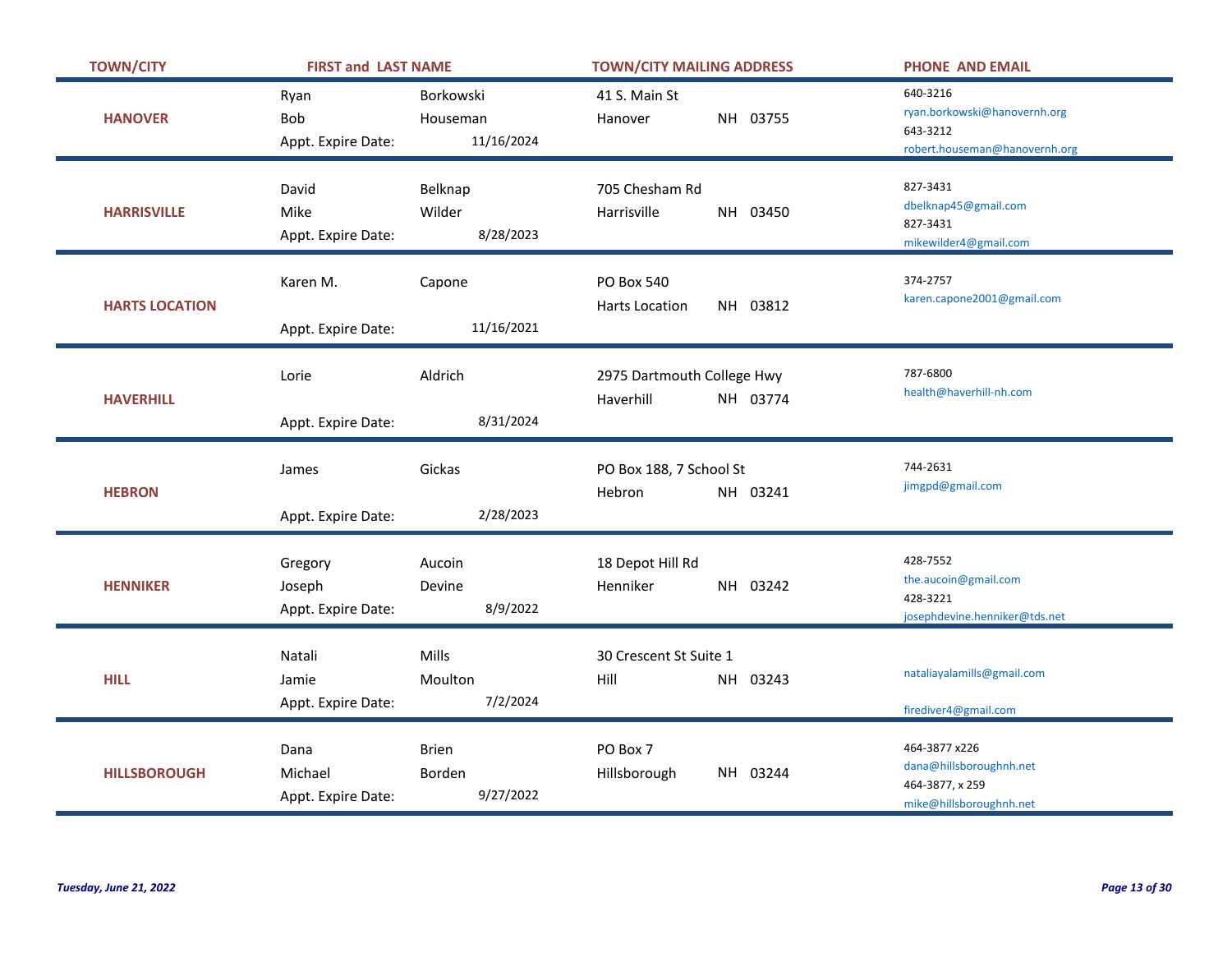| <b>TOWN/CITY</b>  | <b>FIRST and LAST NAME</b>                     |                                 | <b>TOWN/CITY MAILING ADDRESS</b>              | <b>PHONE AND EMAIL</b>                                                                     |
|-------------------|------------------------------------------------|---------------------------------|-----------------------------------------------|--------------------------------------------------------------------------------------------|
| <b>HINSDALE</b>   | Rodney<br>Stephen<br>Appt. Expire Date:        | Lawrence<br>Diorio<br>8/31/2024 | PO Box 13, 11 Main St<br>Hinsdale<br>NH 03451 | 336-5702 x13<br>Rlawrence@hinsdalenh.org<br>336-5702<br>svdiorio@gmail.com                 |
| <b>HOLDERNESS</b> | Michael<br>Peter<br>Appt. Expire Date:         | Capone<br>Francesco<br>8/9/2022 | <b>PO Box 203</b><br>NH 03245<br>Holderness   | 968-2145<br>administrator@holderness-nh.gov<br>968-2145<br>administrator@holderness-nh.gov |
| <b>HOLLIS</b>     | George 'Robert'<br>Appt. Expire Date:          | <b>Boggis</b><br>6/11/2024      | PO Box 38<br>Hollis<br>NH 03049               | 603-465-6001<br>fire@hollisnh.org<br>fire@hollisnh.org                                     |
| <b>HOOKSETT</b>   | Matthew<br>Joe<br>Appt. Expire Date:           | Lavoie<br>Stalker<br>4/30/2023  | 35 Main Street<br>Hooksett<br>NH 03106        | 485-4117<br>Mlavoie@Bedfordnh.org<br>603-315-7777<br>jstalker@hooksettfire.org             |
| <b>HOPKINTON</b>  | Neal A.<br>Appt. Expire Date:                  | Cass<br>4/29/2025               | 330 Main St<br>Hopkinton<br>NH 03229          | 746-8242<br>townadmin@hopkinton-nh.gov                                                     |
| <b>HUDSON</b>     | Chief Robert M.<br>Scott<br>Appt. Expire Date: | Buxton<br>Tice<br>1/14/2025     | 39 Ferry St<br>NH 03051<br>Hudson             | 886-6021<br>rbuxton@hudsonnh.gov<br>886-6005<br>stice@hudsonnh.gov                         |
| <b>JACKSON</b>    | Kevin<br>Beth H.<br>Appt. Expire Date:         | Bennett<br>Dyer<br>8/28/2023    | <b>PO Box 268</b><br>Jackson<br>NH 03846      | 383-4223<br>jacksonbuildinginspector@gmail.com<br>beth@wildrivermassage.com                |
| <b>JAFFREY</b>    | Robert<br>Appt. Expire Date:                   | Deschenes<br>3/30/2023          | 10 Goodnow Street<br>Jaffrey<br>NH 03452      | 532-7445 x3<br>rdeschenes@townofjaffrey.com                                                |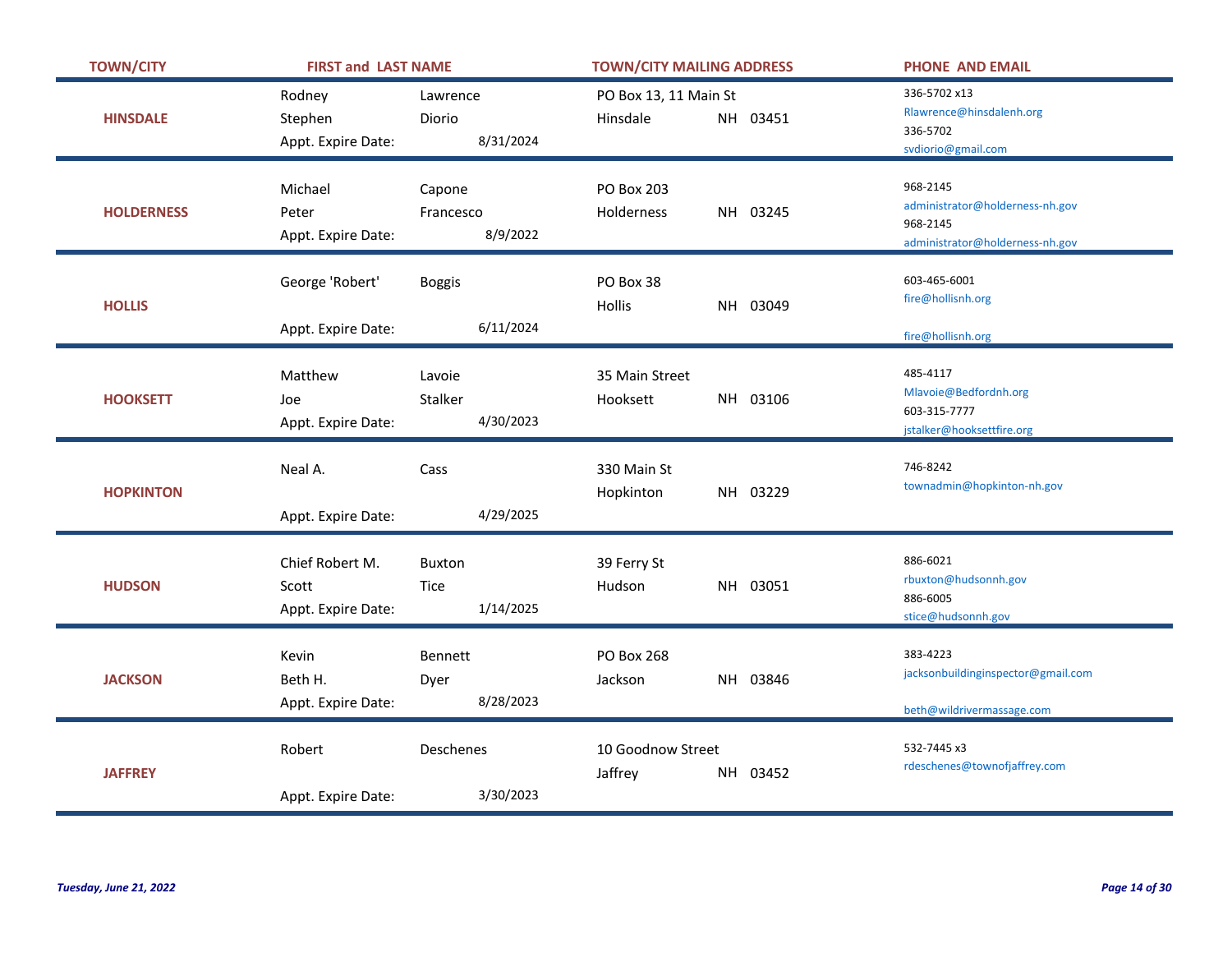| <b>TOWN/CITY</b>  | <b>FIRST and LAST NAME</b>                  |                                   | <b>TOWN/CITY MAILING ADDRESS</b>             | <b>PHONE AND EMAIL</b>                                                                              |
|-------------------|---------------------------------------------|-----------------------------------|----------------------------------------------|-----------------------------------------------------------------------------------------------------|
| <b>JEFFERSON</b>  | Paul H.                                     | Ingersoll, Jr.                    | PO Box 81<br>Jefferson<br>NH 03583           | 586-4553<br>nhingy@gmail.com                                                                        |
|                   | Appt. Expire Date:                          | 4/4/2020                          |                                              |                                                                                                     |
| <b>KEENE</b>      | John                                        | Rogers                            | 3 Washington St<br>NH 03431<br>Keene         | 352-5440<br>jrogers@ci.keene.nh.us                                                                  |
|                   | Appt. Expire Date:                          | 6/16/2023                         |                                              |                                                                                                     |
| <b>KENSINGTON</b> | <b>Bob</b><br>Robert<br>Appt. Expire Date:  | Solomon<br>Gustafson<br>6/16/2023 | 95 Amesbury Rd<br>NH 03833<br>Kensington     | 772-5423, x4<br>kenselectman1@kensingtontown.com<br>772-5423 x3<br>kenselectman2@kensingtontown.com |
| <b>KINGSTON</b>   | Richard G.<br>Chester<br>Appt. Expire Date: | Wilson<br>Dzioba<br>4/3/2024      | PO Box 716<br>NH 03848<br>Kingston           | rwilson@kingstonnh.org<br>603-642-3342<br>codeenforcement@kingstonnh.org                            |
| <b>LACONIA</b>    | Jason A.<br>Appt. Expire Date:              | <b>Bean</b><br>11/27/2022         | 848 North Main Street<br>NH 03246<br>Laconia | 524-6881<br>jbean@laconianh.gov                                                                     |
| <b>LANCASTER</b>  | Ted<br>Appt. Expire Date:                   | Joubert<br>7/27/2024              | 25 Main St<br>NH 03584<br>Lancaster          | 788-3221<br>TEDJ@lancasternh.org                                                                    |
| <b>LANDAFF</b>    | Jennifer<br>Harold<br>Appt. Expire Date:    | Locke<br>McGovern<br>4/30/2023    | 12 Center Hill Rd.<br>Landaff<br>NH 03585    | 838-6220<br>lockejd@live.com<br>8380-6220<br>millbrookfarmnh@gmail.com                              |
| <b>LANGDON</b>    | Lisa<br>Appt. Expire Date:                  | Robichaud<br>3/18/2025            | 122 NH Rte 12A Unit 1<br>NH 03602<br>Langdon | 835-2389<br>TFRSGRL@aol.com<br>townoflangdon@yahoo.com                                              |
|                   |                                             |                                   |                                              |                                                                                                     |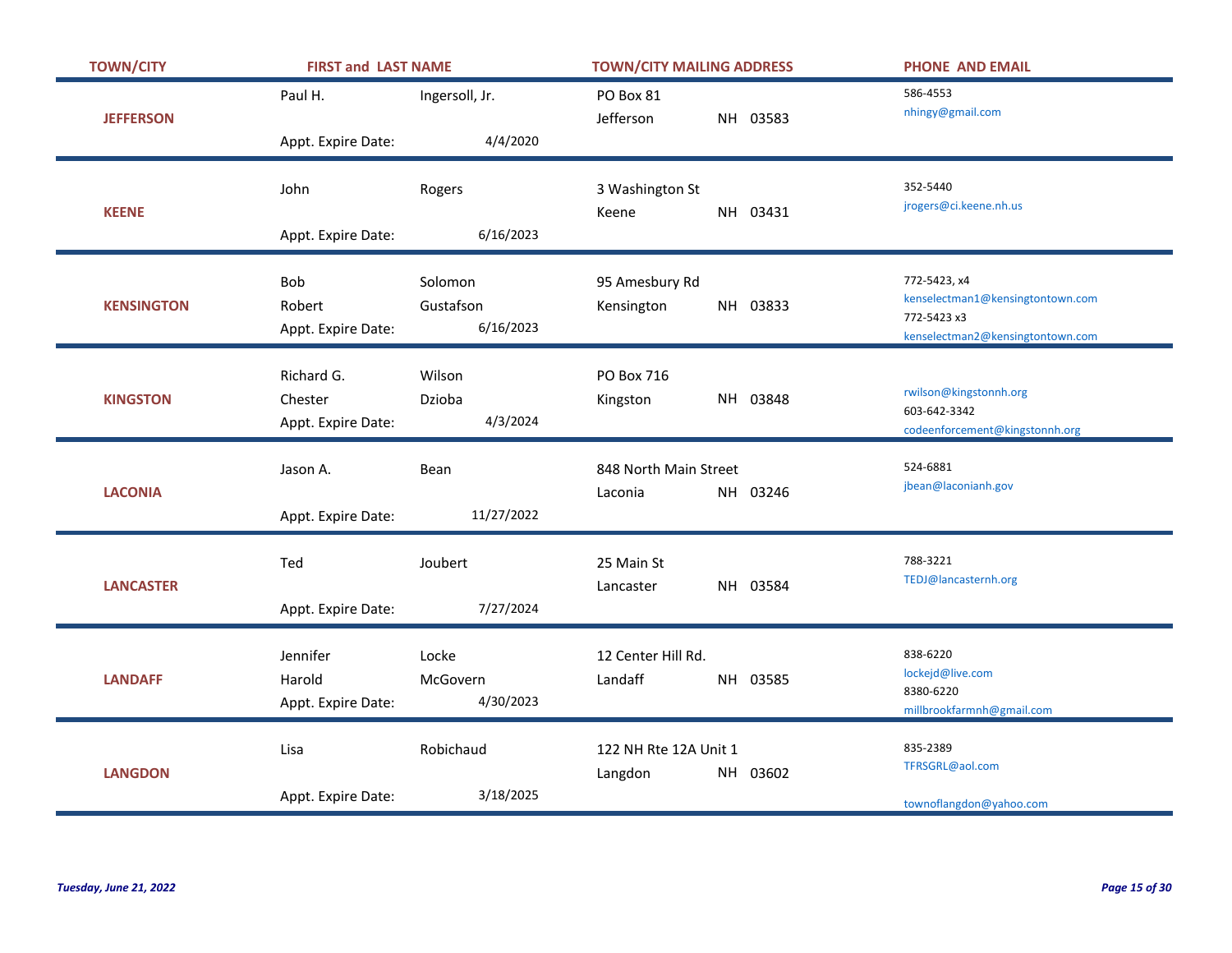| <b>TOWN/CITY</b>   | <b>FIRST and LAST NAME</b>                  |                                       | <b>TOWN/CITY MAILING ADDRESS</b>                  | <b>PHONE AND EMAIL</b>                                                                     |
|--------------------|---------------------------------------------|---------------------------------------|---------------------------------------------------|--------------------------------------------------------------------------------------------|
| <b>LEBANON</b>     | Calvin<br><b>Brad</b><br>Appt. Expire Date: | Hunnewell<br>Shaw<br>6/16/2023        | 51 N Park St<br>NH 03766<br>Lebanon               | 448-1524<br>Calvin.hunnewell@lebanonnh.gov<br>448-1524<br>brad.shaw@lebanonnh.gov          |
| LEE                | Caren<br>Appt. Expire Date:                 | Rossi<br>4/21/2022                    | 7 Mast Rd<br>NH 03861<br>Lee                      | 659-6783, x 18<br>crossi@leenh.org                                                         |
| <b>LEMPSTER</b>    | Robert<br>Appt. Expire Date:                | Porter<br>4/20/2023                   | PO Box 33<br>NH 03605<br>Lempster                 | 477-4950<br>porterhi@myfairpoint.net                                                       |
| <b>LINCOLN</b>     | Ron<br>Appt. Expire Date:                   | Beard<br>3/30/2023                    | 148 Main Street, PO Box 25<br>Lincoln<br>NH 03251 | 745-2757<br>fire@lincolnnh.org                                                             |
| <b>LISBON</b>      | Christopher<br>Appt. Expire Date:           | Hodge<br>7/31/2023                    | 46 School St<br>Lisbon<br>NH 03585                | 603-616-1538<br>buildinginspector@lisbonnh.org                                             |
| <b>LITCHFIELD</b>  | Jeffrey<br>Steve<br>Appt. Expire Date:      | Blackwell<br>Dube<br>12/31/2024       | 2 Liberty Way<br>Litchfield<br>NH 03052           | 603-42404048<br>jblackwell@litchfieldnh.gov<br>424-4046<br>sdube@litchfieldfd.com          |
| <b>LITTLETON</b>   | Milton T<br>Katie<br>Appt. Expire Date:     | <b>Bratz</b><br>Williams<br>4/11/2022 | 125 Main Street<br>NH 03779<br>Littleton          | 444-36996 x2<br>mtbratz@gmail.com<br>(603) 575-9175<br>kwilliams@townoflittleton.org       |
| <b>LONDONDERRY</b> | Fred<br>Nicolas<br>Appt. Expire Date:       | Heinrich<br>Codner<br>12/31/2023      | 268 B Mammoth Rd<br>NH 03053<br>Londonderry       | 603-432-1100<br>fheinrich@londonderrynh.org<br>432-1100 x 161<br>ncodner@londonderrynh.org |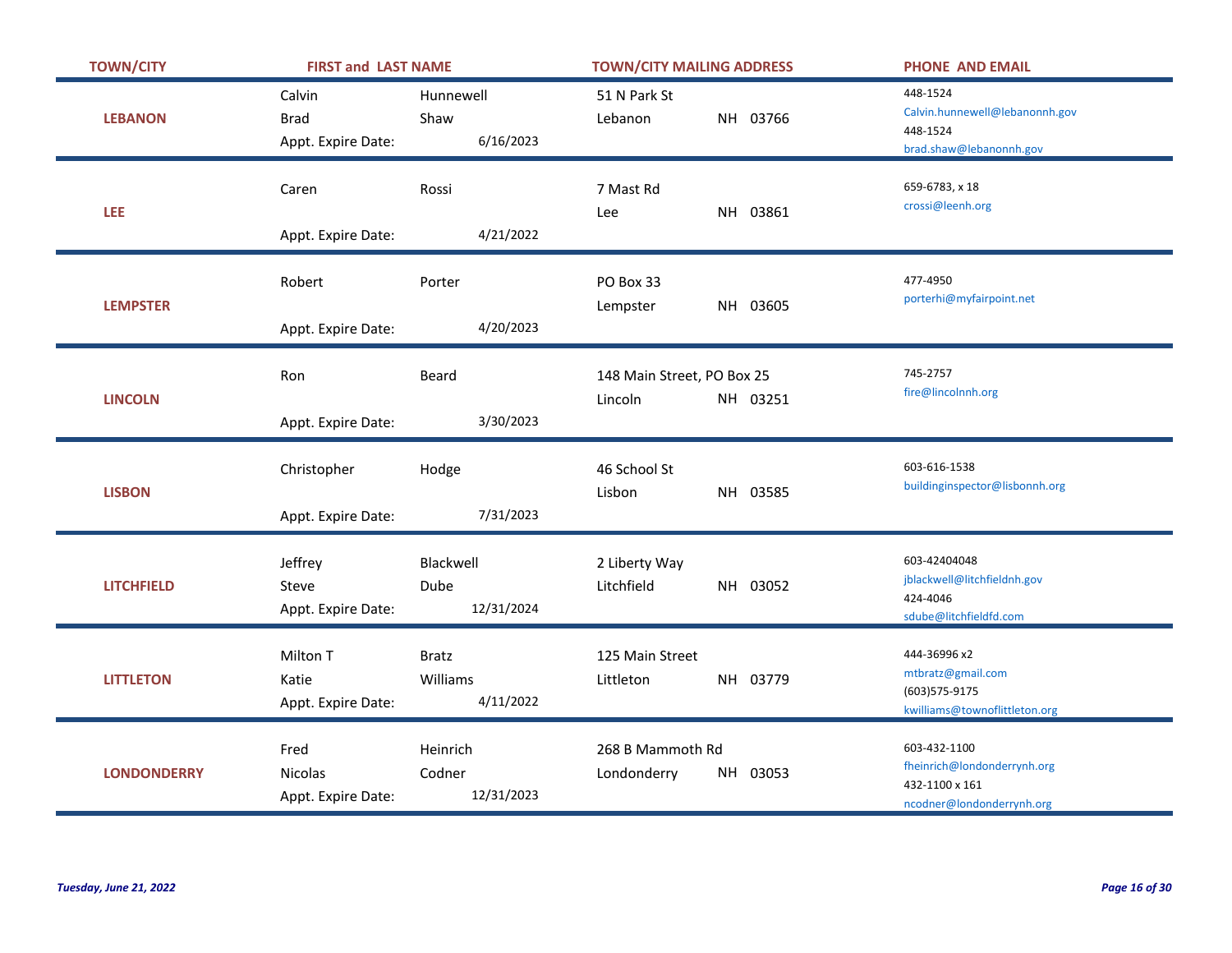| <b>TOWN/CITY</b>    | <b>FIRST and LAST NAME</b> |                    | <b>TOWN/CITY MAILING ADDRESS</b> |  |          | <b>PHONE AND EMAIL</b>           |
|---------------------|----------------------------|--------------------|----------------------------------|--|----------|----------------------------------|
|                     | Thomas                     | <b>Blanchette</b>  | 55 South Village Road, St #5     |  |          | 798-5584<br>chief@loudonfire.com |
| <b>LOUDON</b>       | William                    | Lake               | Loudon                           |  | NH 03307 | 798-5584                         |
|                     | Appt. Expire Date:         | 8/9/2022           |                                  |  |          | deputychief@loudonfire.com       |
|                     | Christopher                | Hodge              | 65 Parker Hill Rd                |  |          | 603-444-0463                     |
| <b>LYMAN</b>        |                            |                    |                                  |  | NH 03585 | chhodge@roadrunner.com           |
|                     | <b>Bruce</b>               | Beane<br>7/31/2023 | Lyman                            |  |          | 838-5900                         |
|                     | Appt. Expire Date:         |                    |                                  |  |          | beane2003nema@gmail.com          |
|                     | Michael                    | Hinsley            | <b>PO Box 126</b>                |  |          | 667-0509                         |
| <b>LYME</b>         | Jeff                       | Hanissian          | Lyme                             |  | NH 03768 | healthofficer@lyme.gov           |
|                     | Appt. Expire Date:         | 6/2/2025           |                                  |  |          | 676-3028<br>jeffayla@yahoo.com   |
|                     |                            |                    |                                  |  |          |                                  |
|                     | Don                        | Cole               | 9 Citizens' Hall Rd.             |  |          | 654-5955                         |
| <b>LYNDEBOROUGH</b> | Carylyn                    | McEntee            | Lyndeborough                     |  | NH 03082 | fire_cole82@hotmail.com          |
|                     | Appt. Expire Date:         | 11/6/2023          |                                  |  |          | 654-5955<br>drgnfly427@yahoo.com |
|                     |                            |                    |                                  |  |          |                                  |
|                     | Zeus                       | Rivera             | 13 Town Hall Rd                  |  |          | 603-742-5131                     |
| <b>MADBURY</b>      |                            |                    | Madbury                          |  | NH 03823 | zeus.rivera@gmail.com            |
|                     | Appt. Expire Date:         | 4/1/2025           |                                  |  |          |                                  |
|                     | Robert                     | Boyd               | <b>PO Box 248</b>                |  |          | 367-4332, x 309                  |
| <b>MADISON</b>      |                            |                    | Madison                          |  | NH 03849 | code@madison-nh.org              |
|                     | Appt. Expire Date:         | 1/13/2024          |                                  |  |          |                                  |
|                     |                            |                    |                                  |  |          |                                  |
|                     |                            |                    |                                  |  |          |                                  |
|                     | Anna J.                    | Thomas             | 1528 Elm St                      |  |          | 603-657-2700                     |
| <b>MANCHESTER</b>   | Philip J.                  | Alexakos           | Manchester                       |  | NH 03101 | athomas@manchesternh.gov         |
|                     | Appt. Expire Date:         | 10/27/2021         |                                  |  |          | 657-2712                         |
|                     |                            |                    |                                  |  |          | palexako@manchesternh.gov        |
|                     | Michael                    | Wilber             | <b>PO Box 487</b>                |  |          | 876-4108                         |
| <b>MARLBOROUGH</b>  |                            |                    | Marlborough                      |  | NH 03455 | mwcont@gmail.com                 |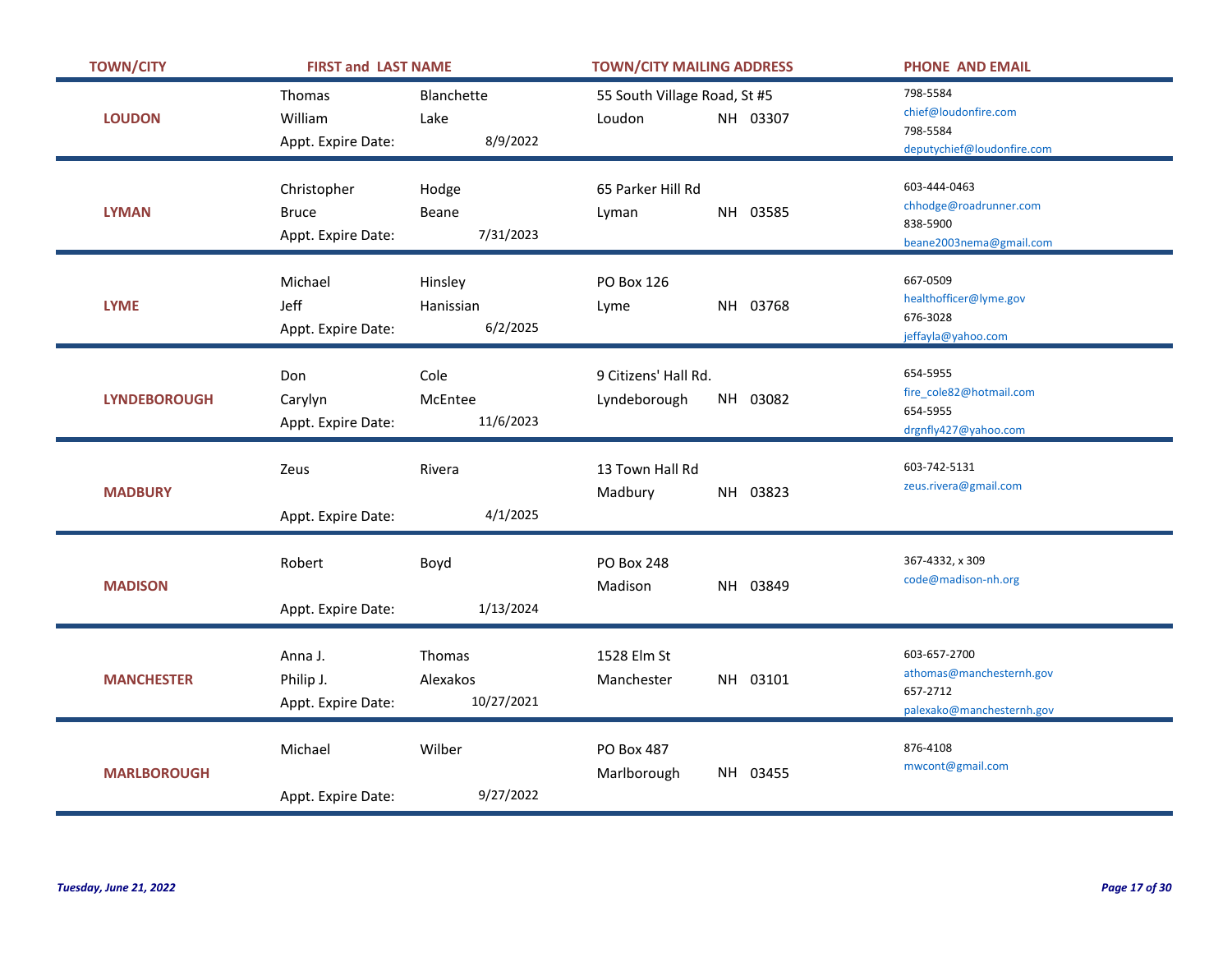| <b>TOWN/CITY</b> | <b>FIRST and LAST NAME</b>               |                                   | <b>TOWN/CITY MAILING ADDRESS</b> |          | <b>PHONE AND EMAIL</b>                                                             |
|------------------|------------------------------------------|-----------------------------------|----------------------------------|----------|------------------------------------------------------------------------------------|
| <b>MARLOW</b>    | Kathleen<br>Joanne<br>Appt. Expire Date: | McNally<br>Kelly<br>5/4/2024      | 167 NH Rte 123<br>Marlow         | NH 03456 | 446-2245 x1<br>mckateNH@gmail.com<br>446-2245<br>JK@myfairpoint.net                |
| <b>MASON</b>     | Jacob<br>Lynn<br>Appt. Expire Date:      | Olson<br>McCann<br>8/31/2024      | 16 Darling Hill Rd<br>Mason      | NH 03048 | 878-2070<br>buildinginspection@masonnh.us<br>878-2070<br>administration@masonnh.us |
| <b>MEREDITH</b>  | John<br>Phillip<br>Appt. Expire Date:    | Greenwood<br>Warren<br>4/21/2022  | 41 Main St<br>Meredith           | NH 03253 | 677-4215<br>code@meredithnh.org<br>6774205<br>pwarren@meredithnh.org               |
| <b>MERRIMACK</b> | Richard<br>Erin<br>Appt. Expire Date:    | Jones<br>Olson<br>11/16/2024      | 432 DW Highway<br>Merrimack      | NH 03054 | 420-1730<br>rjones@merrimacknh.gov<br>423-1730<br>eolson@merrimacknh.gov           |
| <b>MIDDLETON</b> | Scott<br>Jon A.<br>Appt. Expire Date:    | LaCroix<br>Hotchkiss<br>3/16/2025 | 182 Kings Hwy<br>Middleton       | NH 03887 | 473-5205<br>ceo@middletonnh.gov<br>473-5201<br>bos@middletonnh.gov                 |
| <b>MILAN</b>     | Paul<br>Peter<br>Appt. Expire Date:      | Gagne<br>Nolet<br>2/11/2024       | PO Box 300<br>Milan              | NH 03588 | 449-2484<br>paulgagne6795@gmail.com<br>449-2484<br>flyboy07pn@gmail.com            |
| <b>MILFORD</b>   | Kenneth<br>Jason<br>Appt. Expire Date:   | Flaherty<br>Smedick<br>9/17/2023  | 39 School Street<br>Milford      | NH 03055 | 249-0680<br>kflaherty@milford.nh.gov<br>249-0680<br>jsmedick@milford.nh.gov        |
| <b>MILTON</b>    | <b>Brian</b><br>Appt. Expire Date:       | <b>Boyers</b><br>11/16/2021       | PO Box 310<br>Milton             | NH 03851 | 652-4501, x 207<br>buildingcodes@milton-us.com                                     |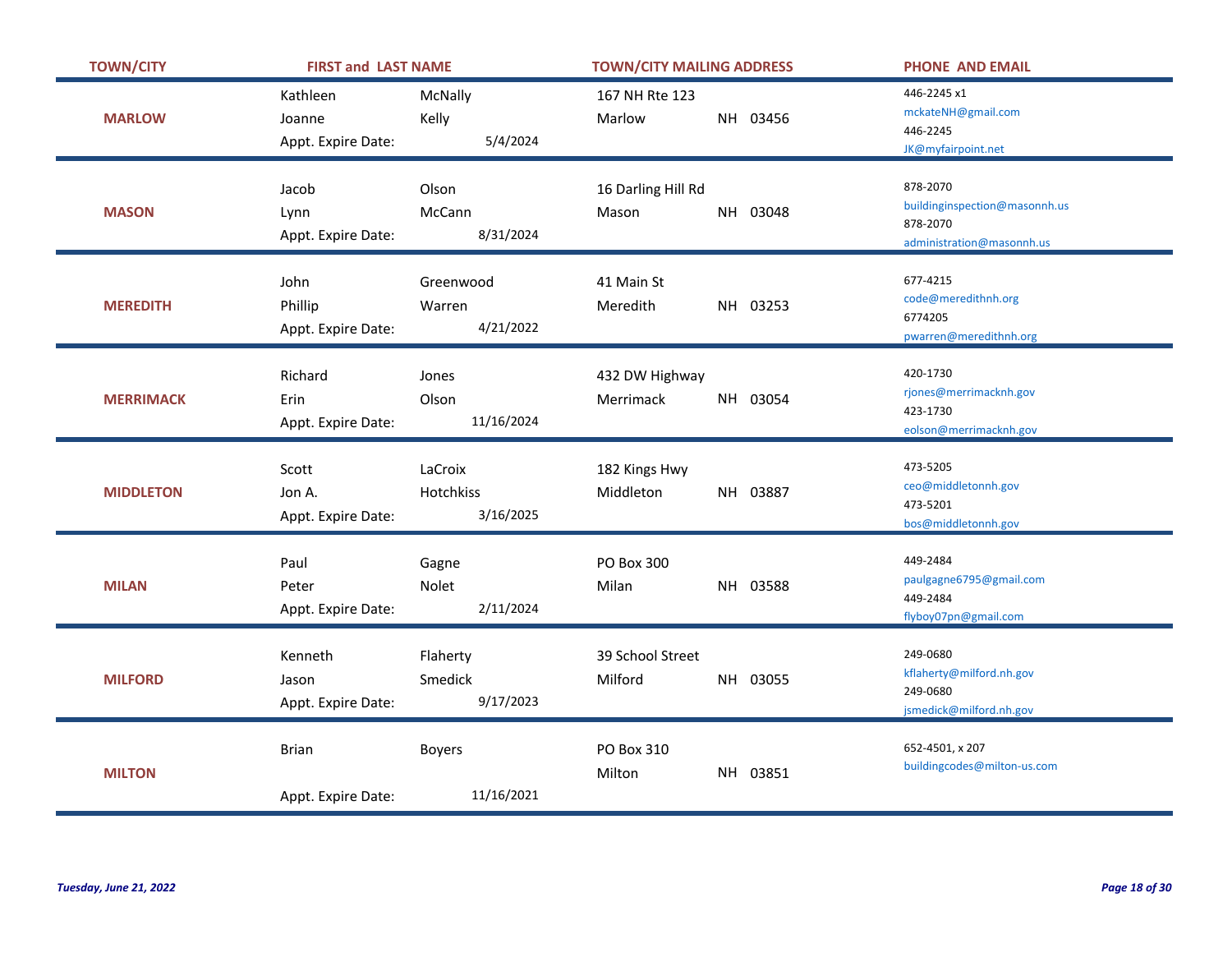| <b>TOWN/CITY</b>      | <b>FIRST and LAST NAME</b>               |                                    | <b>TOWN/CITY MAILING ADDRESS</b>                | <b>PHONE AND EMAIL</b>                                                                   |
|-----------------------|------------------------------------------|------------------------------------|-------------------------------------------------|------------------------------------------------------------------------------------------|
| <b>MONROE</b>         | Gayle L<br>Robert<br>Appt. Expire Date:  | Wormer<br>Wormer<br>3/23/2022      | PO Box 63<br>NH 03771<br>Monroe                 | 638-2644<br>monroeselectmen@roadrunner.com<br>638-2644<br>monroeselectmen@roadrunner.com |
| <b>MONT VERNON</b>    | Richard<br>Appt. Expire Date:            | <b>Masters</b><br>2/28/2023        | <b>PO Box 444</b><br>Mont Vernon<br>NH 03057    | 673-6080<br>mvhealthofficer@gmail.com                                                    |
| <b>MOULTONBOROUGH</b> | Scott<br>David<br>Appt. Expire Date:     | Dvorak<br>Bengtson<br>4/29/2025    | PO Box 139<br>Moultonborough NH 03254           | 476-5835<br>sdvorak@moultonboroughnh.gov<br>476-5658<br>dbengtson@moultonboroughnh.gov   |
| <b>NASHUA</b>         | Heidi<br>Rene N.<br>Appt. Expire Date:   | Peek<br>Beaudoin<br>6/16/2023      | 18 Mulberry St<br>Nashua<br>NH 03060            | 589-4560<br>peekh@nashuanh.gov<br>589-4537<br>beaudoinr@nashuanh.gov                     |
| <b>NELSON</b>         | Richard C.<br>Gary<br>Appt. Expire Date: | Pratt Jr.<br>Robinson<br>8/31/2024 | 7 Nelson Common Rd<br>Nelson<br>NH 03457        | 847-0047<br>nelsonpolice@yahoo.com<br>847-0047<br>selectboard3@nelsonnh.us               |
| <b>NEW BOSTON</b>     | Paul<br>Appt. Expire Date:               | Branscombe<br>5/13/2025            | <b>PO Box 250</b><br>NH 03070<br>New Boston     | 603-457-2500<br>p.branscombe@newbostonnh.gov                                             |
| <b>NEW CASTLE</b>     | Dr. Katherine<br>Appt. Expire Date:      | Hollister<br>6/11/2024             | 49 Main St PO Box 367<br>New Castle<br>NH 03854 | 431-6710 ex 1<br>healthofficer@newcastlennh.org                                          |
| <b>NEW DURHAM</b>     | Scott<br>Appt. Expire Date:              | LaCroix<br>10/14/2024              | PO Box 207, 4 Main St<br>New Durham<br>NH 03855 | 859-2091<br>buildinginspector@newdurhamNH.us                                             |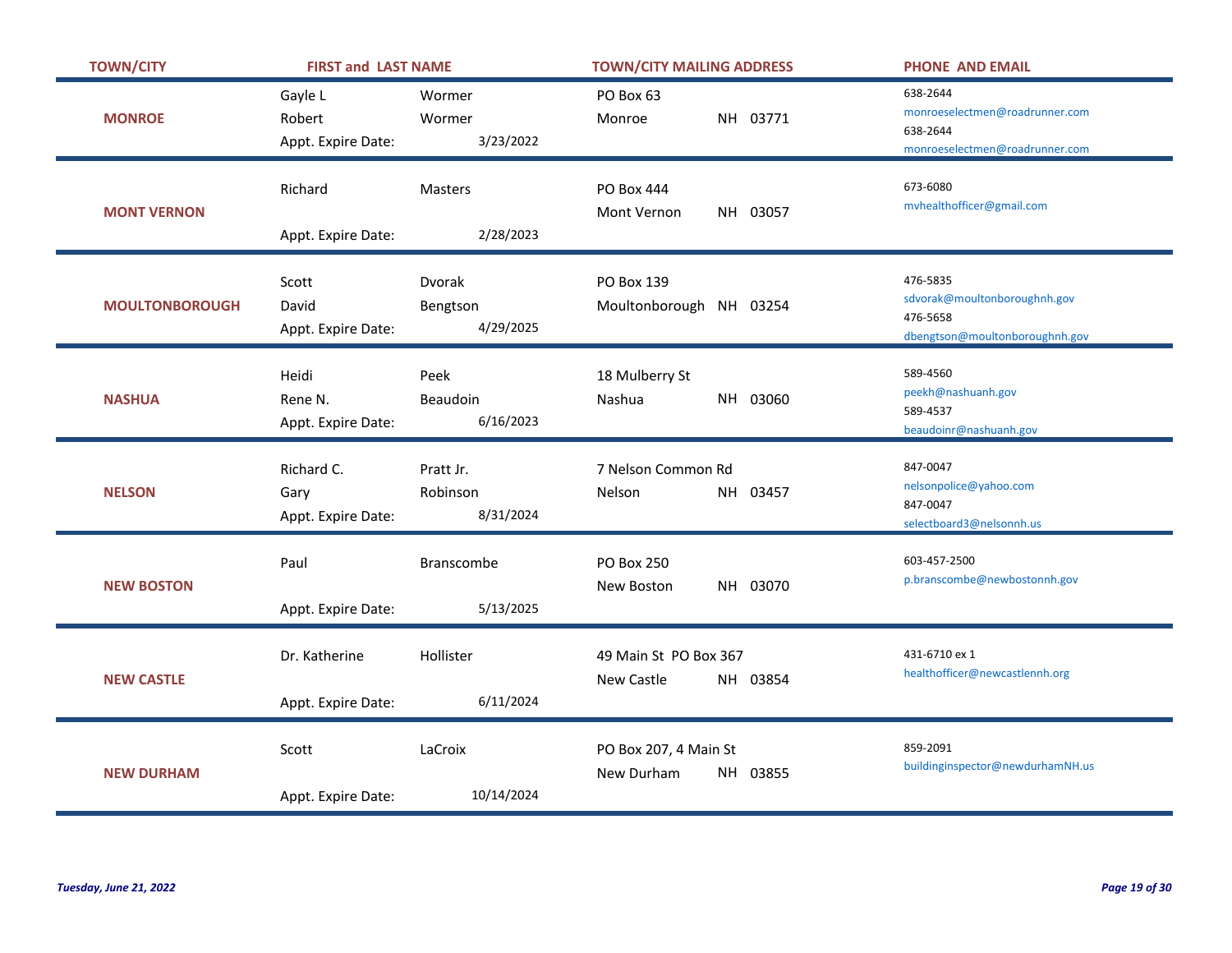| <b>TOWN/CITY</b>   | <b>FIRST and LAST NAME</b>                   |                                  | <b>TOWN/CITY MAILING ADDRESS</b>               | <b>PHONE AND EMAIL</b>                                                                   |
|--------------------|----------------------------------------------|----------------------------------|------------------------------------------------|------------------------------------------------------------------------------------------|
| <b>NEW HAMPTON</b> | Thomas                                       | O'Shea                           | 6 Pinnacle Hill Rd<br>NH 03256<br>New Hampton  | 744-3559<br>tjoshea2018@gmail.com                                                        |
|                    | Appt. Expire Date:                           | 8/28/2023                        |                                                |                                                                                          |
| <b>NEW IPSWICH</b> | Frank<br>Appt. Expire Date:                  | Volpe<br>5/4/2024                | 661 Turnpike Rd<br>New Ipswich<br>NH 03071     | volpefrank72@gmail.com                                                                   |
| <b>NEW LONDON</b>  | Nikolas A.<br>Kimberly<br>Appt. Expire Date: | Baer<br>Hallquist<br>5/13/2025   | 375 Main Street<br>NH 03257<br>New London      | 526-4821<br>health@Newlondon.nh.gov<br>603-526-1240<br>townadmin@newlondon.nh.gov        |
| <b>NEWBURY</b>     | Wayne R<br>John<br>Appt. Expire Date:        | Whitford<br>Abbott<br>3/2/2025   | PO Box 296<br>NH 03255<br>Newbury              | 763-4940<br>wayne@newburynh.org<br>763-4940, x 204<br>jabbot@newburynh.org               |
| <b>NEWFIELDS</b>   | Robert<br>Appt. Expire Date:                 | Kelly<br>8/31/2024               | 65 Main Street<br>NH 03856<br><b>Newfields</b> | 772-5070<br>newfieldshealthofficer@gmail.com                                             |
| <b>NEWINGTON</b>   | Steven<br>Patrick<br>Appt. Expire Date:      | Paquin<br>Moynihan<br>12/16/2024 | 205 Nimble Hill Rd<br>NH 03801<br>Newington    | 603-436-7640<br>spaquin@townofnewingtonnh.com<br>436-9441<br>pmoynihan@newingtonfire.org |
| <b>NEWMARKET</b>   | Michael<br>Michael<br>Appt. Expire Date:     | Hoffman<br>Pelczar<br>1/29/2022  | 186 Main St<br>NH 03857<br>Newmarket           | 659-8501, x1310<br>mhoffman@newmarketnh.gov<br>659-8501<br>info@kentandpelczarfh.com     |
| <b>NEWPORT</b>     | Steve<br>Elizabeth<br>Appt. Expire Date:     | Yannuzzi<br>Emerson<br>2/28/2023 | 11 Sunapee Street<br>Newport<br>NH 03773       | 863-1416<br>syannuzzi@newportnh.gov<br>603-863-8010<br>lemerson@newportnh.gov            |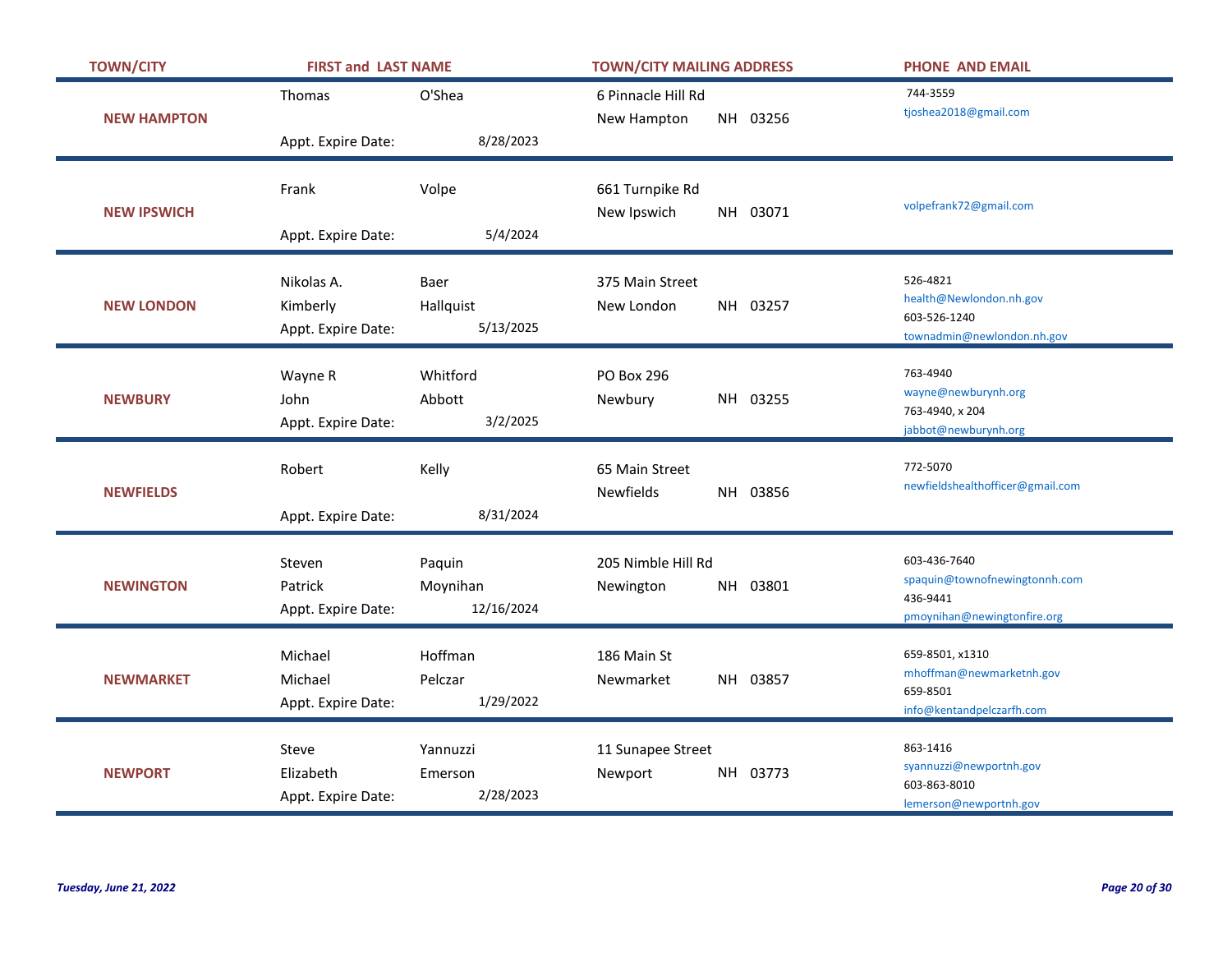| <b>TOWN/CITY</b>      | <b>FIRST and LAST NAME</b>                            |                                             | <b>TOWN/CITY MAILING ADDRESS</b>               | <b>PHONE AND EMAIL</b>                                                                    |
|-----------------------|-------------------------------------------------------|---------------------------------------------|------------------------------------------------|-------------------------------------------------------------------------------------------|
| <b>NEWTON</b>         | <b>Robert R</b><br>Michael<br>Appt. Expire Date:      | Leverone<br>Franzoso<br>2/11/2024           | 2 Town Hall Rd.<br>NH 03858<br>Newton          | 498-8028<br>r.leverone@comcast.net<br>603-918-8591<br>mikefranzoso@gmail.com              |
| <b>NORTH HAMPTON</b>  | Travis<br>Appt. Expire Date:                          | Murray<br>12/31/2023                        | 233 Atlantic Ave<br>North Hampton<br>NH 03862  | 964-8087<br>tmurray@northhampton-nh.gov                                                   |
| <b>NORTHFIELD</b>     | Ken<br>John<br>Appt. Expire Date:                     | Robichaud<br>Raffaelly<br>5/29/2024         | 21 Summer St<br>Northfield<br>NH 03276         | 286-7039<br>townadmin@northfieldnh.org<br>286-8982<br>jraffaelly@northfieldnh.org         |
| <b>NORTHUMBERLAND</b> | Richard<br>Appt. Expire Date:                         | <b>Brooks</b><br>9/27/2022                  | 19 Main Street<br>NH 03582<br>Groveton         | 498-8501<br>rich@gouletcomm.com                                                           |
| <b>NORTHWOOD</b>      | Jared<br>Adam<br>Appt. Expire Date:                   | Shaheen<br>Schaub<br>10/14/2024             | 818 First NH Turnpike<br>Northwood<br>NH 03261 | 603-942-5586 ex<br>jshaheen@town.northwood.nh.us<br>603-921-9103<br>asrracing14@yahoo.com |
| <b>NOTTINGHAM</b>     | Dale<br>Appt. Expire Date:                            | Sylvia<br>1/14/2025                         | PO Box 114<br>Nottingham<br>NH 03290           | 679-9597<br>dsylvia@nottingham-nh.gov                                                     |
| <b>ORANGE</b>         | Douglas<br>Phil<br>Appt. Expire Date:                 | Weeks<br>Neily<br>8/3/2024                  | PO Box 37<br>NH 03741<br>Orange                | 523-7054<br>slofoxtrot@yahoo.com<br>6324343<br>PNEILY@enfield.nh.us                       |
| <b>ORFORD</b>         | Faith<br><b>Thomas Steketef</b><br>Appt. Expire Date: | Knapp<br><b>BOS</b> - Expired<br>10/14/2023 | 2529 Rte 25A<br>Orford<br>NH 03777             | 353-4333<br>faithknapp@aol.com<br>353-4889<br>orfordselectmen@orfordnh.us                 |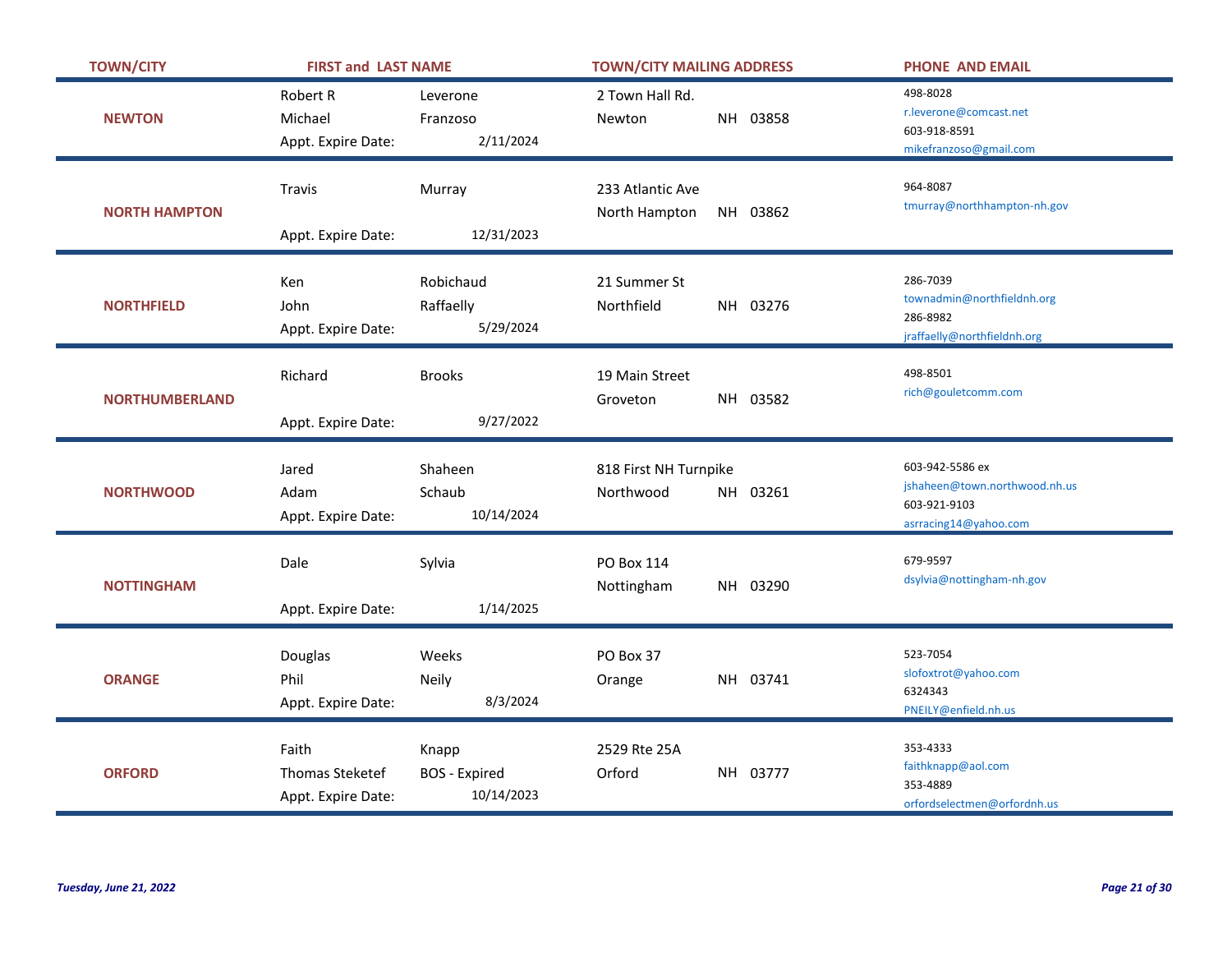| <b>TOWN/CITY</b>    | <b>FIRST and LAST NAME</b>                |                                     | <b>TOWN/CITY MAILING ADDRESS</b>        |          | <b>PHONE AND EMAIL</b>                                                                |
|---------------------|-------------------------------------------|-------------------------------------|-----------------------------------------|----------|---------------------------------------------------------------------------------------|
| <b>OSSIPEE</b>      | Matt<br>Mike<br>Appt. Expire Date:        | Sawyer Jr.<br>Beaulieu<br>9/17/2023 | PO Box 67, 55 Main St<br>Center Ossipee | NH 03814 | 539-4181<br>msawyer@ossipee.org<br>603-539-4181<br>building@ossipee.org               |
| <b>PELHAM</b>       | Karen<br>Paul W<br>Appt. Expire Date:     | McGlynn<br>Zarnowski<br>4/30/2023   | 6 Village Green<br>Pelham               | NH 03076 | 508-3074<br>kmcglynn@pelhamweb.com<br>635-8233<br>pzarnowski@dbt-rangeway.com         |
| <b>PEMBROKE</b>     | Vincent E<br>Dana<br>Appt. Expire Date:   | Greco<br>Pendergrast<br>9/27/2022   | 311 Pembroke St<br>Pembroke             | NH 03275 | 603-715-9091<br>vgreco72@gmail.com<br>485-4747<br>dpendergrast@pembroke-nh.com        |
| <b>PETERBOROUGH</b> | Edmund<br>Tim<br>Appt. Expire Date:       | Walker<br>Herlihy<br>8/3/2024       | 1 Grove Street<br>Peterborough          | NH 03458 | 784-5601<br>ewalker@peterboroughnh.gov<br>603-784-5616<br>tHerlihy@peterboroughnh.gov |
|                     | Alex                                      | Medlicott, MD                       | PO Box 67<br>Piermont                   | NH 03779 | 272-4835<br>ampluskm1@gmail.com                                                       |
| <b>PIERMONT</b>     | Karen<br>Appt. Expire Date:               | Garrigan<br>4/1/2025                |                                         |          | 603-272-4891<br>karengarrigan1@gmail.com                                              |
| <b>PITTSBURG</b>    | Dianne<br>Appt. Expire Date:              | Payne<br>7/1/2023                   | 1526 Main St<br>Pittsburg               | NH 03592 | 538-6000<br>dpayne538@gmail.com                                                       |
| <b>PITTSFIELD</b>   | Chief Peter<br>Eric<br>Appt. Expire Date: | Pszonowsky<br>Nilsson<br>6/16/2025  | 33 Catamount Rd<br>Pittsfield           | NH 03263 | 435-6807<br>ppszonowsky@pittsfieldnh.gov<br>4356807<br>enilsson@pittsfieldnh.gov      |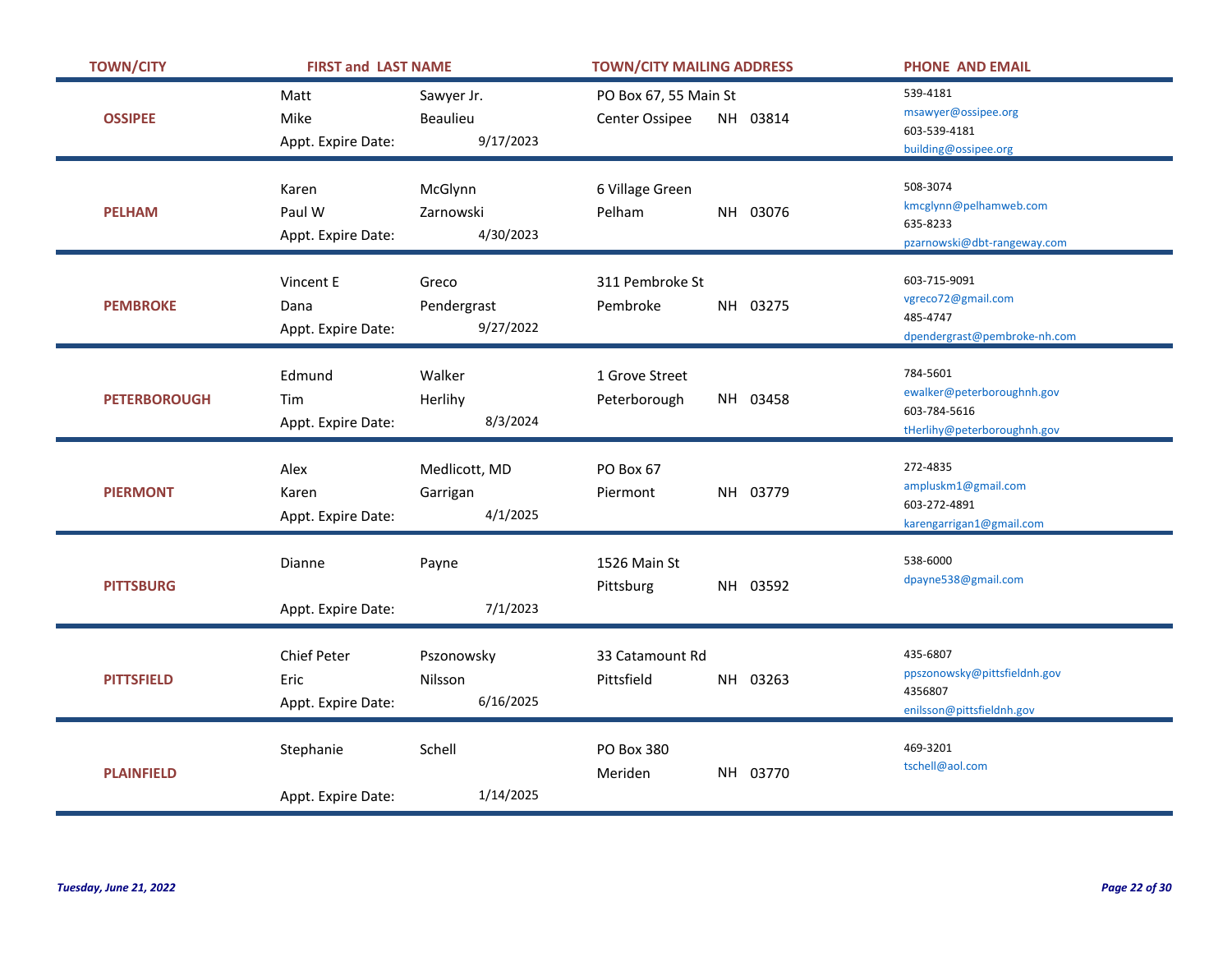| <b>TOWN/CITY</b>  | <b>FIRST and LAST NAME</b>                   |                                    | <b>TOWN/CITY MAILING ADDRESS</b>              | <b>PHONE AND EMAIL</b>                                                                       |
|-------------------|----------------------------------------------|------------------------------------|-----------------------------------------------|----------------------------------------------------------------------------------------------|
| <b>PLAISTOW</b>   | Casey<br>Paul Michael<br>Appt. Expire Date:  | Mellin<br>Dorman<br>6/2/2025       | 145 Main St<br>NH 03865<br>Plaistow           | 382-5200<br>cmellin@plaistow.com<br>382-5200 x 247<br>mdorman@plaistow.com                   |
| <b>PLYMOUTH</b>   | Tom<br>Jeremy<br>Appt. Expire Date:          | Morrison<br>Bonan<br>11/27/2022    | 42 Highland St<br>NH 03264<br>Plymouth        | 536-1253<br>tnmorrison@plymouth.edu<br>536-1253<br>jrbonan@plymouth.edu                      |
| <b>PORTSMOUTH</b> | Kim<br>Kristin<br>Appt. Expire Date:         | McNamara<br>Shaw<br>2/28/2023      | 1 Junkins Ave<br>NH 03801<br>Portsmouth       | 610-7273<br>kimcnamara@cityofportsmouth.com<br>(603) 610-7238<br>kmshaw@cityofportsmouth.com |
| <b>RANDOLPH</b>   | John<br><b>Barbara</b><br>Appt. Expire Date: | McDowell MD<br>Arnold<br>1/31/2023 | 130 Durand Rd<br>Randolph<br>NH 03593         | 466-5771<br>jmcdowell@ne.rr.com<br>466-5771<br>barbara.arnold51@gmail.com                    |
| <b>RAYMOND</b>    | Greg<br>Jackson<br>Appt. Expire Date:        | Arvantitis<br>Crosby<br>1/31/2023  | 4 Epping St<br>NH 03077<br>Raymond            | 603-895-7020<br>garvanitis@raymondnh.gov<br>895-3321<br>jcrosby@raymondnh.gov                |
| <b>RICHMOND</b>   | Carol Ann<br>Appt. Expire Date:              | Rocheleau<br>8/9/2022              | 105 Old Homestead Hwy<br>Richmond<br>NH 03470 | 603-585-9502<br>nomerce2001@yahoo.com                                                        |
| <b>RINDGE</b>     | Frank<br>Appt. Expire Date:                  | Volpe<br>3/6/2024                  | 30 Payson Hill Rd.<br>NH 03461<br>Rindge      | 899-5181 x113<br>cenforcement@town.rindge.nh.us                                              |
| <b>ROCHESTER</b>  | Jim<br>Robert<br>Appt. Expire Date:          | Grant<br>Veno<br>10/27/2021        | 33 Wakefield St<br>Rochester<br>NH 03867      | 332-3508 X 1<br>jim.grant@rochesternh.net<br>332-3508 X 1<br>bob.veno@rochesternh.net        |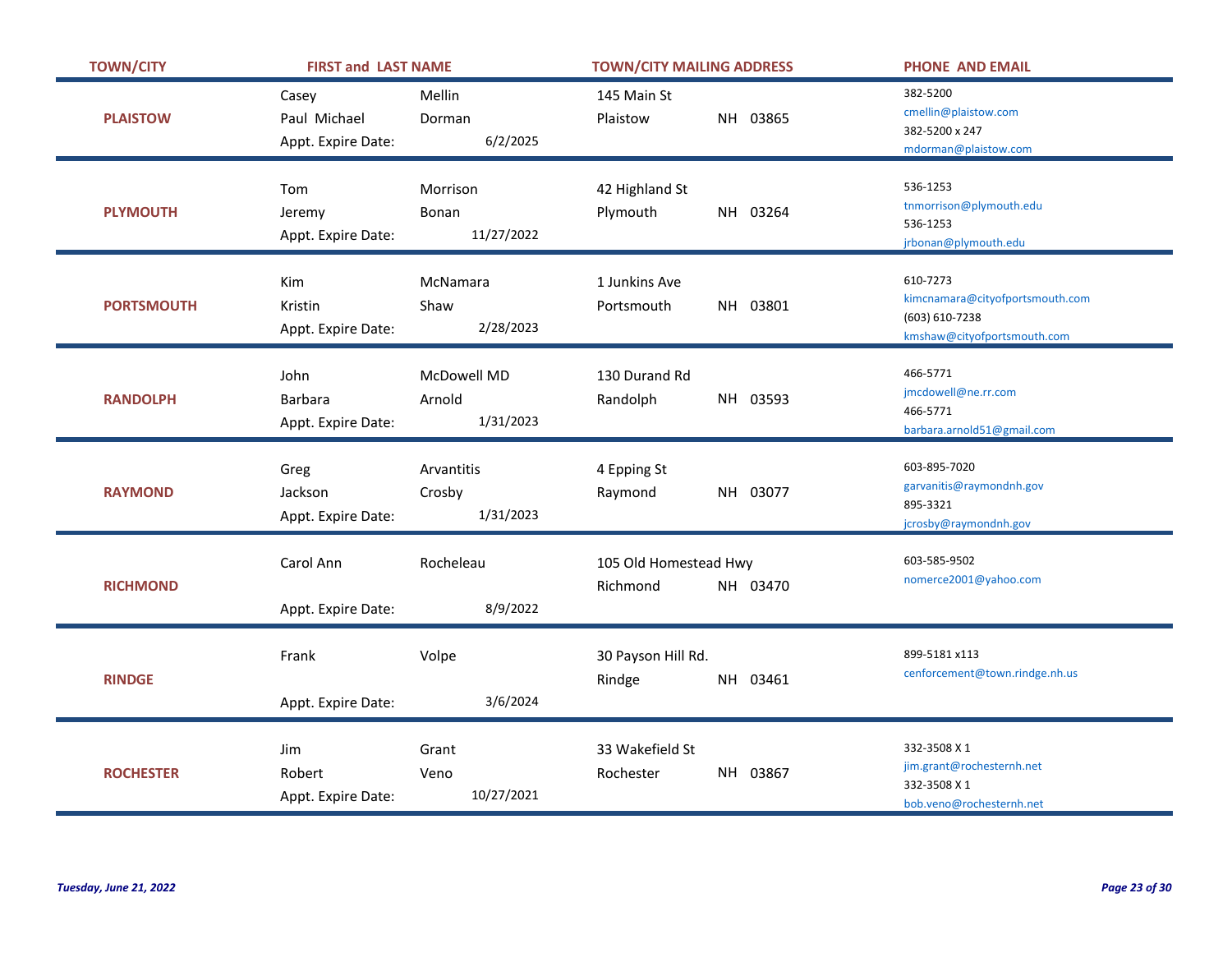| <b>TOWN/CITY</b>   | <b>FIRST and LAST NAME</b>             |                                       | <b>TOWN/CITY MAILING ADDRESS</b>     |          | <b>PHONE AND EMAIL</b>                                                                   |
|--------------------|----------------------------------------|---------------------------------------|--------------------------------------|----------|------------------------------------------------------------------------------------------|
| <b>ROLLINSFORD</b> | Thomas L                               | Clark                                 | Main St, PO Box 309<br>Rollinsford   | NH 03869 | 742-2510<br>tom.clark@rollinsford.nh.us                                                  |
|                    | Appt. Expire Date:                     | 10/14/2023                            |                                      |          |                                                                                          |
| <b>ROXBURY</b>     | Mark                                   | Funk<br>3/30/2023                     | 3 Middletown Rd<br>Roxbury           | NH 03431 | 352-4903<br>henderhonk@gmail.com                                                         |
|                    | Appt. Expire Date:                     |                                       |                                      |          |                                                                                          |
| <b>RUMNEY</b>      | Daniel                                 | Medaglia                              | <b>PO Box 220</b><br>Rumney          | NH 03266 | 786-9511<br>ems@rumneynh.org                                                             |
|                    | Appt. Expire Date:                     | 3/2/2025                              |                                      |          |                                                                                          |
| <b>RYE</b>         | Gail A.<br>Jacob<br>Appt. Expire Date: | Snow, MD<br>MacGlashing<br>12/16/2024 | 10 Central Rd<br>Rye                 | NH 03870 | 964-5523<br>jireland2@ryenh.us<br>964-6411<br>jmacglashing@town.rye.nh.us                |
| <b>SALEM</b>       | <b>Brian</b><br>Appt. Expire Date:     | Lockard<br>10/12/2021                 | 33 Geremonty Dr<br>Salem             | NH 03079 | 890-2050<br>blockard@salemnh.gov<br>890-2038<br>mwitley@ci.salem.nh.us                   |
| <b>SALISBURY</b>   | Charles A<br>Appt. Expire Date:        | Bodien<br>1/14/2025                   | <b>PO Box 214</b><br>Salisbury       | NH 03268 | 648-6325<br>cbodien@tds.net                                                              |
| <b>SANBORNTON</b>  | Trish<br>Tom<br>Appt. Expire Date:     | Strafford<br>O'Shea<br>2/2/2025       | PO Box 124<br>Sanbornton             | NH 03269 | 603-729-8090<br>townadministrator@sandborntonnh.org<br>286-8303<br>tjoshea2018@gmail.com |
| <b>SANDOWN</b>     | Mark<br>Appt. Expire Date:             | Tolman<br>8/9/2022                    | PO Box 1756, 320 Main St.<br>Sandown | NH 03873 | 706-2008<br>healthofficer@sandown.us                                                     |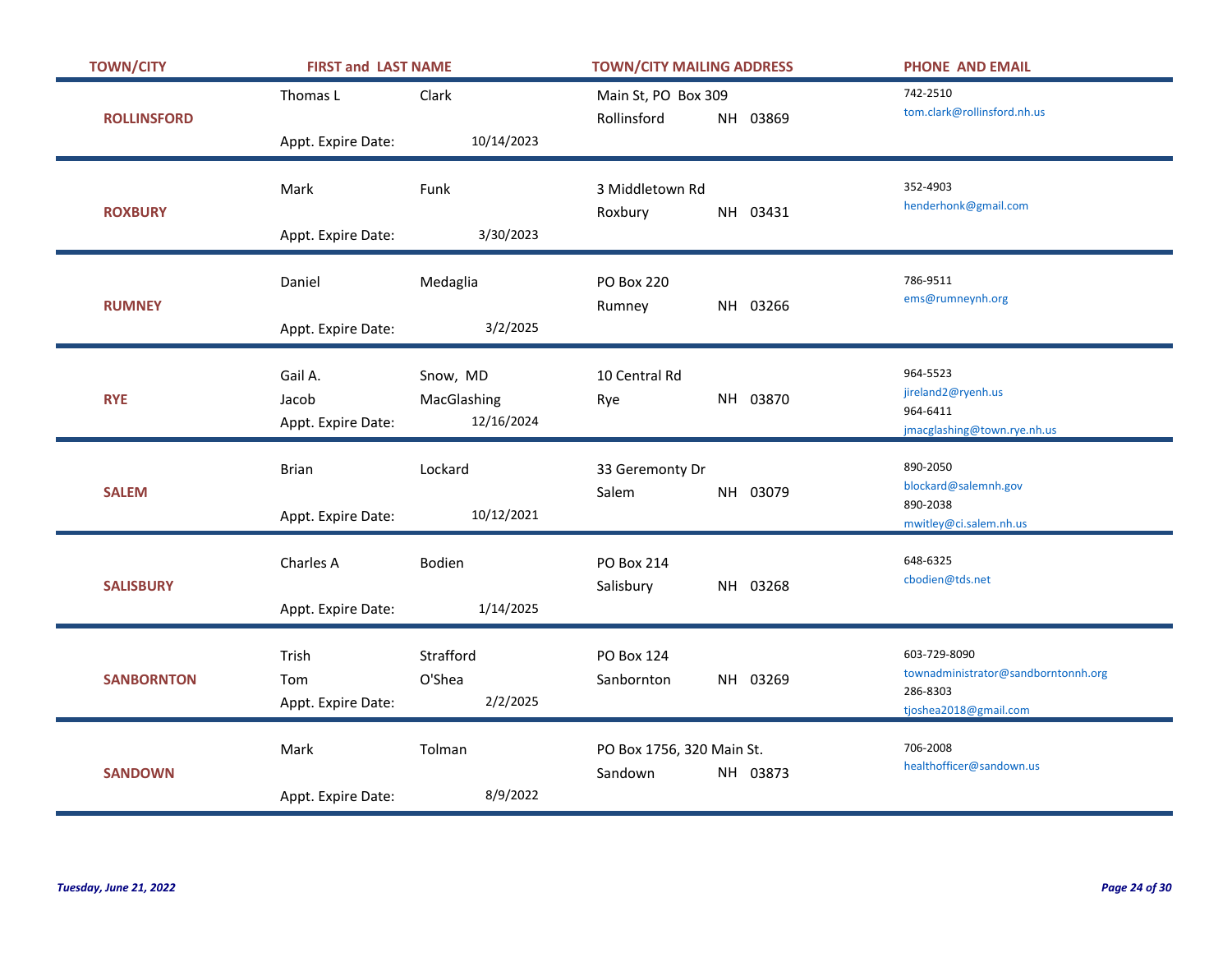| <b>TOWN/CITY</b>     | <b>FIRST and LAST NAME</b>               |                                     | <b>TOWN/CITY MAILING ADDRESS</b>                  | <b>PHONE AND EMAIL</b>                                                            |
|----------------------|------------------------------------------|-------------------------------------|---------------------------------------------------|-----------------------------------------------------------------------------------|
| <b>SANDWICH</b>      | Louis<br>Appt. Expire Date:              | <b>Brunelle</b><br>11/2/2024        | <b>PO Box 194</b><br>Center Sandwich NH 03227     | 603-284-7701<br>louislgb@gmail.com                                                |
| <b>SEABROOK</b>      | Lacey<br>Appt. Expire Date:              | Fowler<br>9/27/2022                 | <b>PO Box 476</b><br>Seabrook<br>NH 03874         | 474-3871<br>code@seabrooknh.org                                                   |
| <b>SHARON</b>        | Board of selectmen<br>Appt. Expire Date: | <b>Position Vacant</b><br>9/23/2016 | 432 NH Rte 123<br>NH 03458<br>Sharon              | 924-9250<br>sharon03458@gmail.com                                                 |
| <b>SHELBURNE</b>     | Don<br>Jo Anne<br>Appt. Expire Date:     | Kernan<br>Carpenter<br>4/29/2025    | 74 Village Rd<br>Shelburne<br>NH 03581            | kernantracy@gmail.com<br>466-2262<br>townofshelburnenh@gmail.com                  |
| <b>SOMERSWORTH</b>   | Jeffrey<br>Paul<br>Appt. Expire Date:    | Gallant<br>Crouser<br>6/16/2025     | One Government Way<br>NH 03878<br>Somersworth     | 692-9522<br>jgallant@somersworth.com<br>692-9521<br>pcrouser@somersworth.com      |
| <b>SOUTH HAMPTON</b> | Lee<br>Angela<br>Appt. Expire Date:      | Knapp<br>Racine<br>4/30/2023        | 3 Hilldale Ave<br>NH 03827<br>South Hampton       | 394-7644<br>lee.w.knapp@gmail.com<br>394-7696<br>racine1k2@comcast.net            |
| <b>SPRINGFIELD</b>   | Ryan<br>Appt. Expire Date:               | Peterson<br>6/2/2025                | 759 Main St, PO Box 22<br>Springfield<br>NH 03284 | 603-748-4405<br>RMPheating@gmail.com                                              |
| <b>STARK</b>         | James R.<br>Aaron<br>Appt. Expire Date:  | Gibson, Jr.<br>Gibson<br>7/1/2023   | 1189 Stark Hwy<br>NH 03582<br>Stark               | 636-1131<br>jgibson@grovetonambulance.com<br>991-8610<br>aaronmgibson87@gmail.com |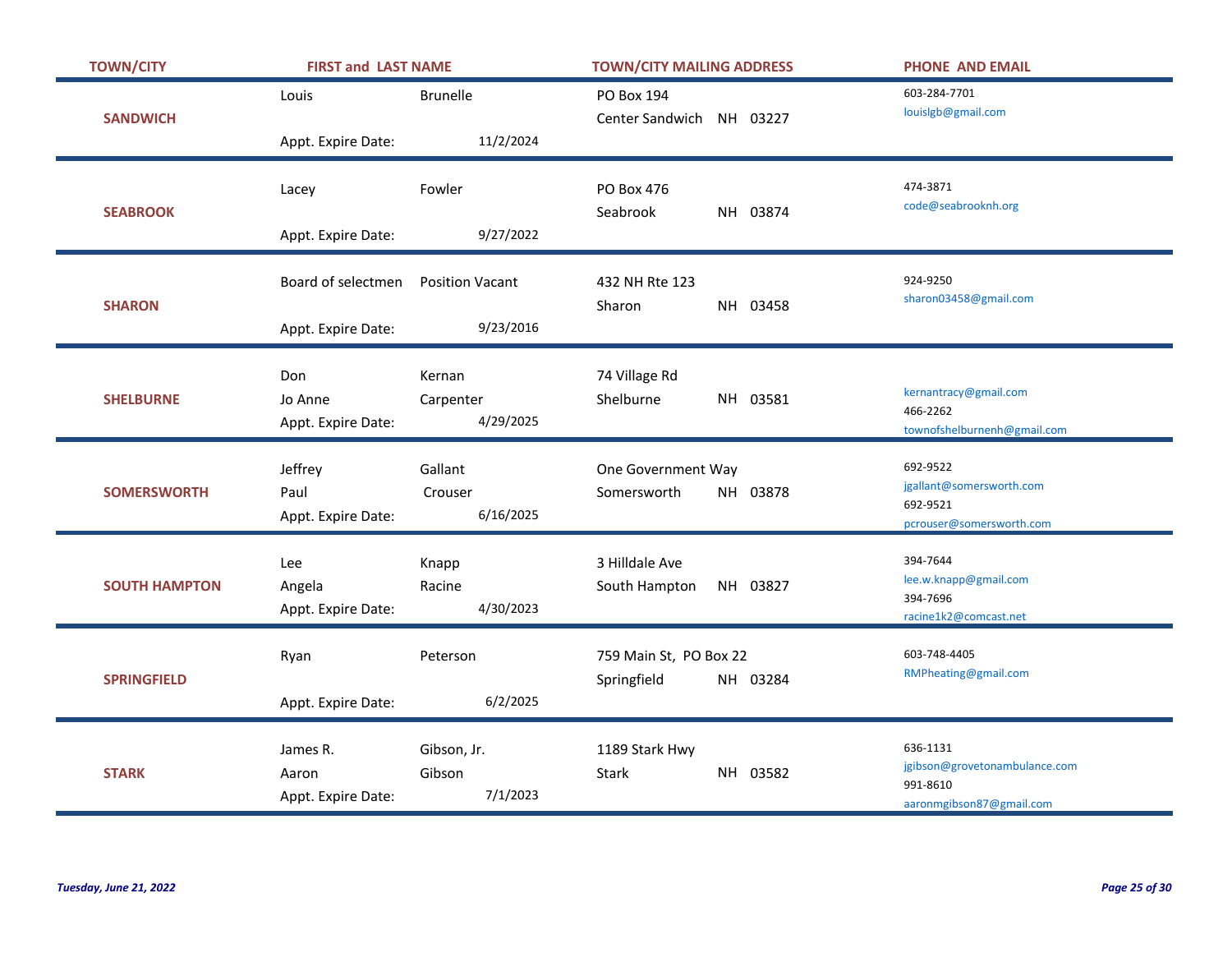| <b>TOWN/CITY</b>    | <b>FIRST and LAST NAME</b>                      |                                      | <b>TOWN/CITY MAILING ADDRESS</b>                 | <b>PHONE AND EMAIL</b>                                                            |
|---------------------|-------------------------------------------------|--------------------------------------|--------------------------------------------------|-----------------------------------------------------------------------------------|
| <b>STEWARTSTOWN</b> | Kathleen                                        | Covell                               | PO Box 119<br>W Stewartstown NH 03597            | 246-3329<br>missmaddyboo@gmail.com                                                |
|                     | Appt. Expire Date:                              | 4/7/2021                             |                                                  |                                                                                   |
| <b>STODDARD</b>     | Robert J                                        | Englund, MD                          | 1450, Route 123N<br>Stoddard<br>NH 03464         | 446-3326 x<br>bobenglund42@gmail.com                                              |
|                     | Appt. Expire Date:                              | 8/9/2022                             |                                                  |                                                                                   |
| <b>STRAFFORD</b>    | Scott<br>David P.<br>Appt. Expire Date:         | Whitehouse<br>Hartranft<br>6/16/2023 | PO Box 25<br><b>Center Strafford</b><br>NH 03815 | 603-664-6863<br>nitehitch@gmail.com<br>dhartranft@gmail.com                       |
| <b>STRATFORD</b>    | James<br>Carlton<br>Appt. Expire Date:          | Lee<br><b>Harris</b><br>11/16/2024   | 29 Mason Rd<br>Stratford<br>NH 03590             | thx2jc@gmail.com<br>922-5533<br>ripvanwink@outlook.com                            |
| <b>STRATHAM</b>     | Jim<br>Matthew<br>Appt. Expire Date:            | Marchese<br>Larrabee<br>1/14/2025    | 10 Bunker Hill Ave<br>NH 03885<br>Stratham       | 772-7391<br>jmarchese@strathamnh.gov<br>772-7391 x182<br>mlarrabee@strathamnh.gov |
| <b>SUGAR HILL</b>   | Margaret J.<br>Deborah A.<br>Appt. Expire Date: | Connors<br>Corey<br>2/28/2023        | <b>PO Box 574</b><br>NH 03586<br>Sugar Hill      | 823-8568<br>connorsmargo@gmail.com<br>debacorey@msn.com                           |
| <b>SULLIVAN</b>     | Laura<br>Appt. Expire Date:                     | Lewandowski<br>3/23/2022             | PO Box 110<br>Sullivan<br>NH 03445               | 847-3316<br>JLLJL@myfairpoint.net                                                 |
| <b>SUNAPEE</b>      | Wayne R<br>Shannon<br>Appt. Expire Date:        | Whitford<br>Martinez<br>5/31/2022    | 23 Edgemont Road<br>NH 03782<br>Sunapee          | 763-2212<br>wrwhitford@aol.com<br>763-2212<br>manager@town.sunapee.nh.us          |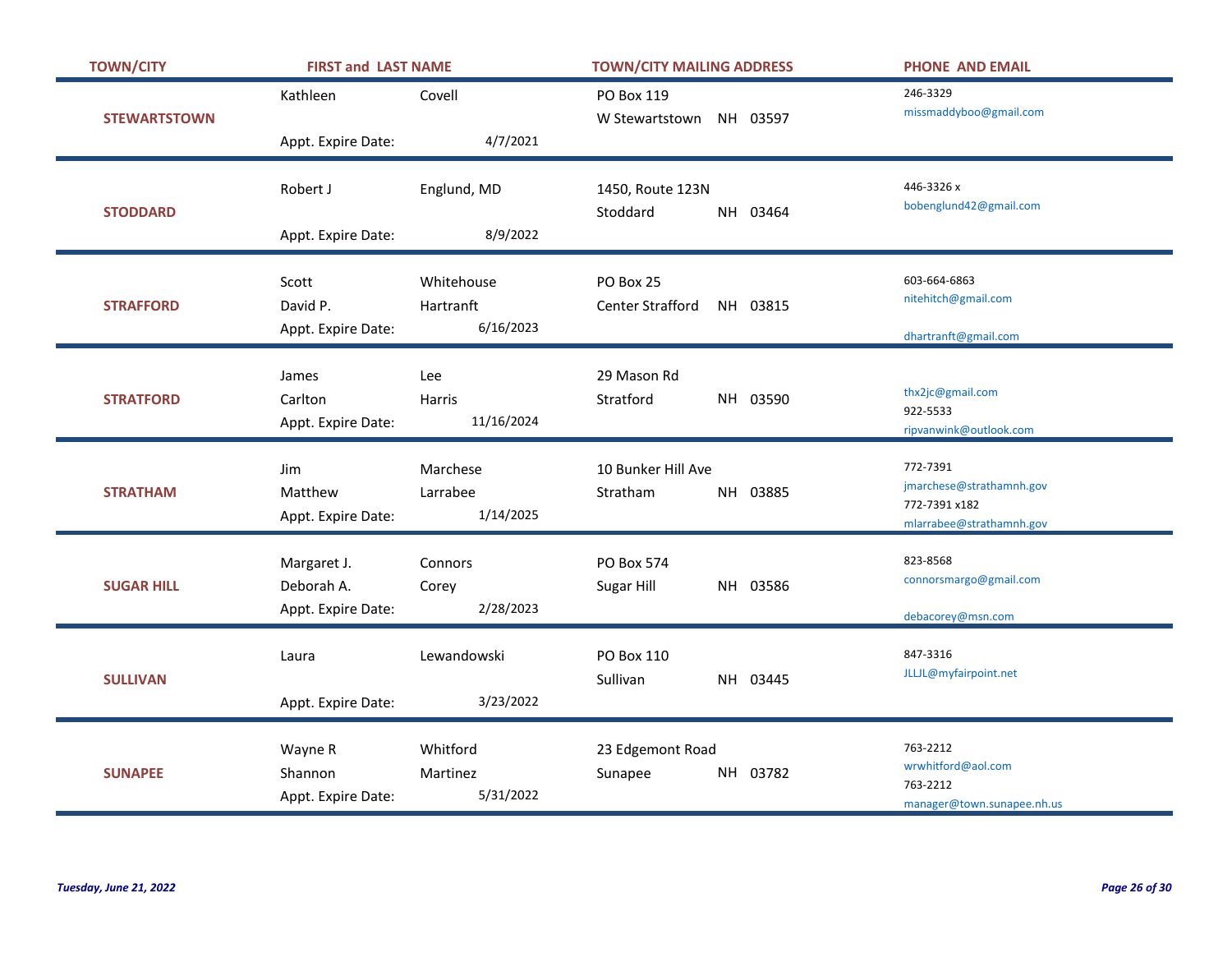| <b>TOWN/CITY</b> | <b>FIRST and LAST NAME</b>                   |                                                    | <b>TOWN/CITY MAILING ADDRESS</b>             | <b>PHONE AND EMAIL</b>                                                           |
|------------------|----------------------------------------------|----------------------------------------------------|----------------------------------------------|----------------------------------------------------------------------------------|
| <b>SURRY</b>     | Alexander<br>Gerald G.<br>Appt. Expire Date: | Prescott - Expired<br>Clark - Expired<br>4/11/2017 | One Village Rd<br>NH 03431<br>Surry          | 354-7801<br>surryhealthofficer@yahoo.com<br>352-3075<br>geraldclark301@yahoo.com |
| <b>SUTTON</b>    | David<br>Matthew<br>Appt. Expire Date:       | Burnham<br>Grimes<br>4/29/2025                     | 93 Main St<br>Sutton<br>NH 03321             | 927-2400<br>dave.burnham58@gmail.com<br>927-2403<br>townofsutton@mcttelecom.com  |
| <b>SWANZEY</b>   | Pamela<br>Mike<br>Appt. Expire Date:         | Fortner<br>Jasmin<br>10/14/2024                    | PO Box 10009<br>NH 03446<br>Swanzey          | 313-6571<br>pfortner@swanzeynh.gov<br>352-7411<br>code@swanzeynh.gov             |
| <b>TAMWORTH</b>  | Louis<br>Aaron<br>Appt. Expire Date:         | <b>Brunelle</b><br>Ricker<br>3/2/2025              | 85 Main Street<br>NH 03886<br>Tamworth       | louislgb@gmail.com<br>323-7525<br>armetals@gmail.com                             |
| <b>TEMPLE</b>    | Peter W<br>Appt. Expire Date:                | Caswell<br>4/30/2023                               | PO Box 191<br>NH 03084<br>Temple             | 878-1672<br>caswellpump@comcast.net                                              |
|                  |                                              |                                                    |                                              |                                                                                  |
| <b>THORNTON</b>  | Marianne<br>Appt. Expire Date:               | Peabody<br>9/27/2022                               | 16 Merrill Access Rd<br>Thornton<br>NH 03285 | 726-8168<br>m.peabody@thorntonnh.org                                             |
| <b>TILTON</b>    | Katherine<br>Appt. Expire Date:              | Dawson<br>9/27/2022                                | 257 Main St<br>NH 03276<br>Tilton            | 286-4521 x102<br>kdawson@tiltonnh.org                                            |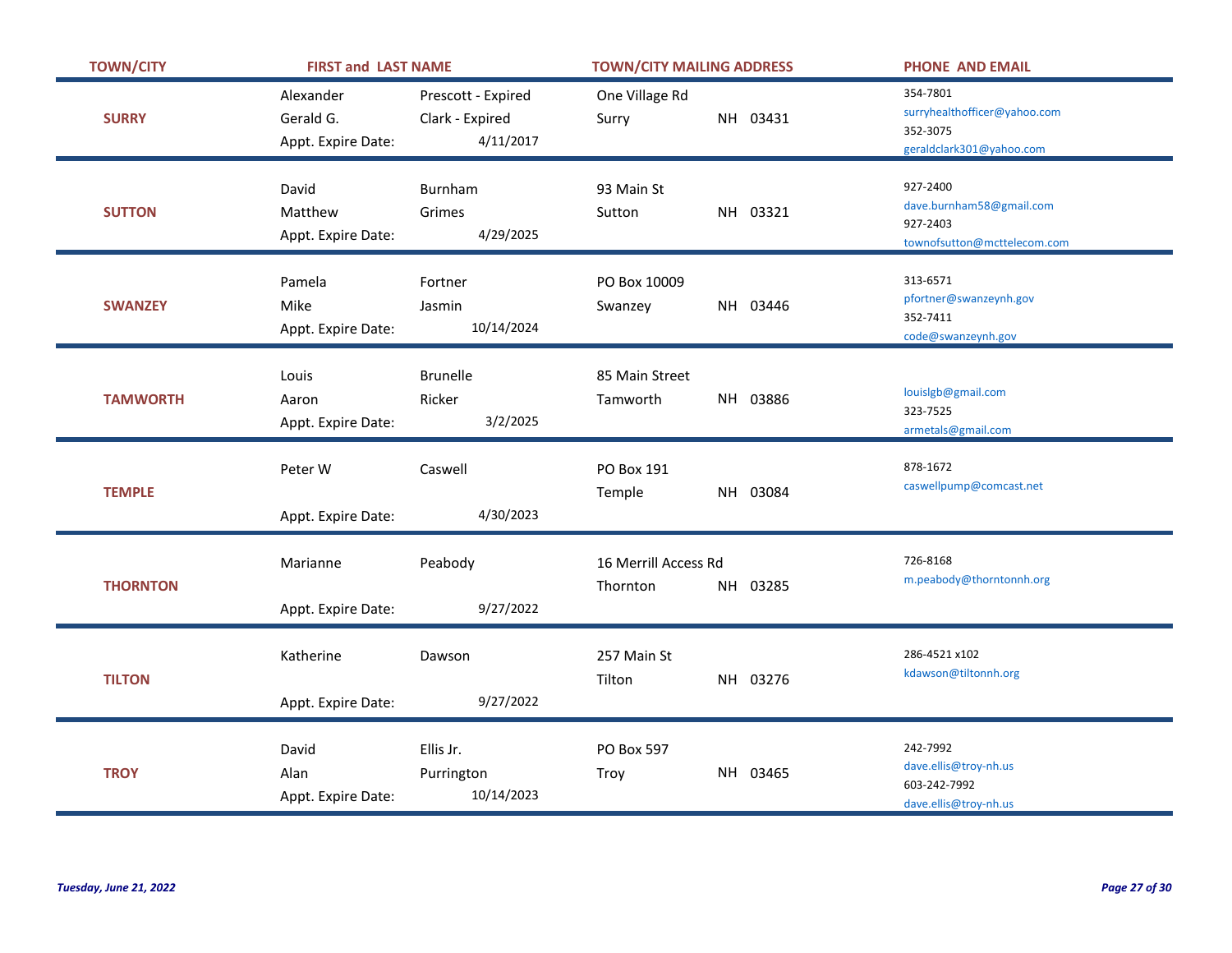| <b>TOWN/CITY</b>         | <b>FIRST and LAST NAME</b>                     |                                  | <b>TOWN/CITY MAILING ADDRESS</b>                      | <b>PHONE AND EMAIL</b>                                                                                |
|--------------------------|------------------------------------------------|----------------------------------|-------------------------------------------------------|-------------------------------------------------------------------------------------------------------|
| <b>TUFTONBORO</b>        | John<br>Caleb<br>Appt. Expire Date:            | Parsons<br>Pike<br>1/14/2025     | PO Box 98<br>NH 03816<br>Tuftonboro                   | 569-4539 x15<br>codeofficer@tuftonboro.org<br>569-3381<br>firedept@tuftonboro.org                     |
| <b>UNITY</b>             | Paul<br>Paul<br>Appt. Expire Date:             | Moeller<br>Moeller<br>4/20/2023  | 13 Center Rd<br>NH 03603<br>Unity                     | 504-5752<br>pauldmoeller1@gmail.com<br>543-3102<br>pauldmoeller1@gmail.com                            |
| <b>WAKEFIELD</b>         | Victor<br>Peter<br>Appt. Expire Date:          | Vinagro<br>Gosselin<br>5/29/2024 | 2 High St<br>Sanbornville<br>NH 03872                 | 522-6205 x 309<br>shorelandofficer@wakefieldnh.com<br>522-6205 x 312<br>bldginspector@wakefieldnh.com |
| <b>WALPOLE</b>           | Dr. Charles<br>Dr. Simon<br>Appt. Expire Date: | Shaw<br>Gascoyne<br>9/17/2023    | 34 Elm St, PO Box 729<br>Walpole<br>NH 03608          | 756-3672<br>cpshaw45@gmail.com<br>sgascoyne@hotmail.com                                               |
| <b>WARNER</b>            | Peter<br>Appt. Expire Date:                    | Wyman<br>9/5/2022                | PO Box 265<br>NH 03278<br>Warner                      | 456-2298 x1<br>pwyman@tds.net                                                                         |
| <b>WARREN</b>            | Christine<br>Appt. Expire Date:                | Johnson<br>5/1/2021              | PO Box 40<br>NH 03279<br>Warren                       | 764-5780<br>wildhorse@roadrunner.com<br>764-5780                                                      |
| <b>WASHINGTON</b>        | Robert<br>James<br>Appt. Expire Date:          | Porter<br>Berry<br>7/31/2023     | 7 Halfmoon Pond Rd<br>Washington<br>NH 03280          | 477-4950<br>porterhi@myfairpoint.net<br>603-495-3661<br>jberry@washingtonnh.org                       |
| <b>WATERVILLE VALLEY</b> | Christopher<br>Appt. Expire Date:              | Hodges<br>9/27/2022              | PO Box 500, 14 TAC Lane<br>Waterville Valley NH 03215 | 236-8809<br>director@wvpublicsafety.com                                                               |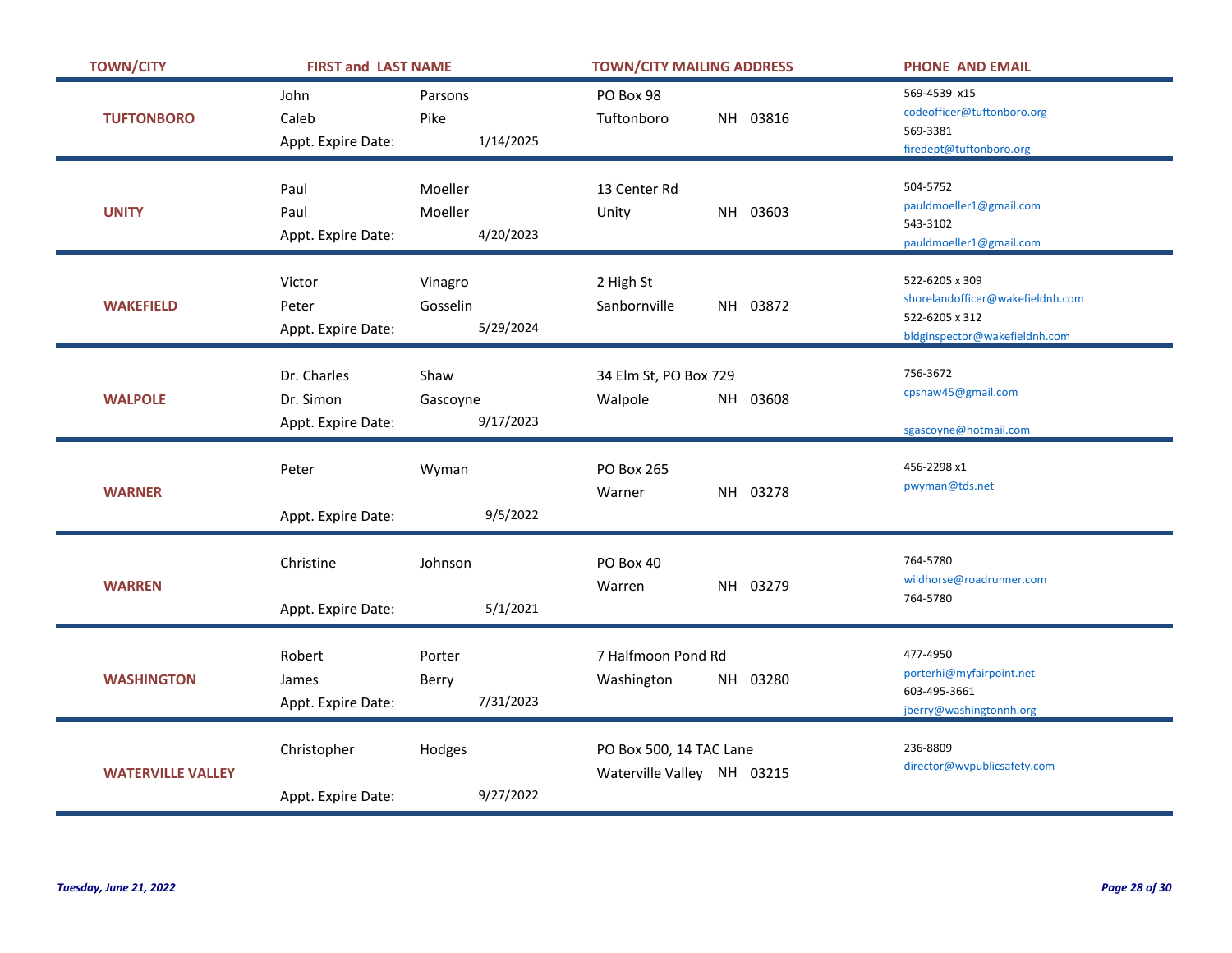| <b>TOWN/CITY</b>    | <b>FIRST and LAST NAME</b> |                | <b>TOWN/CITY MAILING ADDRESS</b> | <b>PHONE AND EMAIL</b>       |
|---------------------|----------------------------|----------------|----------------------------------|------------------------------|
|                     | Kathryn                    | Tounge         | 15 Flanders Memorial Rd          | 529-7586                     |
| <b>WEARE</b>        | Kyle                       | Parker         | NH 03281<br>Weare                | ktounge@weare.nh.gov         |
|                     | Appt. Expire Date:         | 6/21/2025      |                                  | 529-7586                     |
|                     |                            |                |                                  | kyle.parker@weare.nh.gov     |
|                     | Roy                        | Fanjoy         | 945 Battle St                    | 648-2050                     |
| <b>WEBSTER</b>      | Paula                      | Fanjoy         | NH 03303<br>Webster              | Refanjoy@gmail.com           |
|                     | Appt. Expire Date:         | 7/31/2023      |                                  | 648-2050                     |
|                     |                            |                |                                  | healthofficer@webster-nh.gov |
|                     | Rebecca                    | Bordonaro      | PO Box 2                         | 786-5029                     |
| <b>WENTWORTH</b>    | Tamsin                     | Stuart         | NH 03282<br>Wentworth            | beksbus@yahoo.com            |
|                     | Appt. Expire Date:         | 11/6/2023      |                                  | 960-1568                     |
|                     |                            |                |                                  | tamsin.stuart@yahoo.com      |
|                     | William                    | Chase          | 173 Spofford Road                | 603-399-4957                 |
| <b>WESTMORELAND</b> |                            |                | NH 03467<br>Westmoreland         | bbchase@myfairpoint.net      |
|                     | Appt. Expire Date:         | 2/2/2025       |                                  |                              |
|                     |                            |                |                                  |                              |
|                     | John                       | Ross, Jr.      | 56 Littleton Rd                  | 837-2655                     |
| <b>WHITEFIELD</b>   | Alan                       | Smith          | Whitefield<br>NH 03598           | firechief@whitefieldnh.org   |
|                     | Appt. Expire Date:         | 9/27/2022      |                                  | 837-2655                     |
|                     |                            |                |                                  | ansmith54@gmail.com          |
|                     | Jonathan                   | Jusczyk        | PO Box 72                        |                              |
| <b>WILMOT</b>       | Lisah                      |                | NH 03287<br>Wilmot               | jonathan@acuteschoot.com     |
|                     |                            | Carpenter      |                                  | 526-4802                     |
|                     | Appt. Expire Date:         | 5/29/2024      |                                  | Ikcarpenter@tds.net          |
|                     |                            |                |                                  | 603-654-3960                 |
| <b>WILTON</b>       | Dawson                     | Gay            | 42 Main Street, PO Box 83        | building-code@wiltonnh.gov   |
|                     |                            |                | Wilton<br>NH 03086               |                              |
|                     | Appt. Expire Date:         | 8/31/2024      |                                  |                              |
|                     |                            |                |                                  |                              |
|                     |                            |                |                                  |                              |
| Winchester          | Mark                       | <b>Britton</b> | <b>NH</b>                        | 249-0680                     |
|                     | Appt. Expire Date:         |                |                                  | mbritton@milford.nh.gov      |